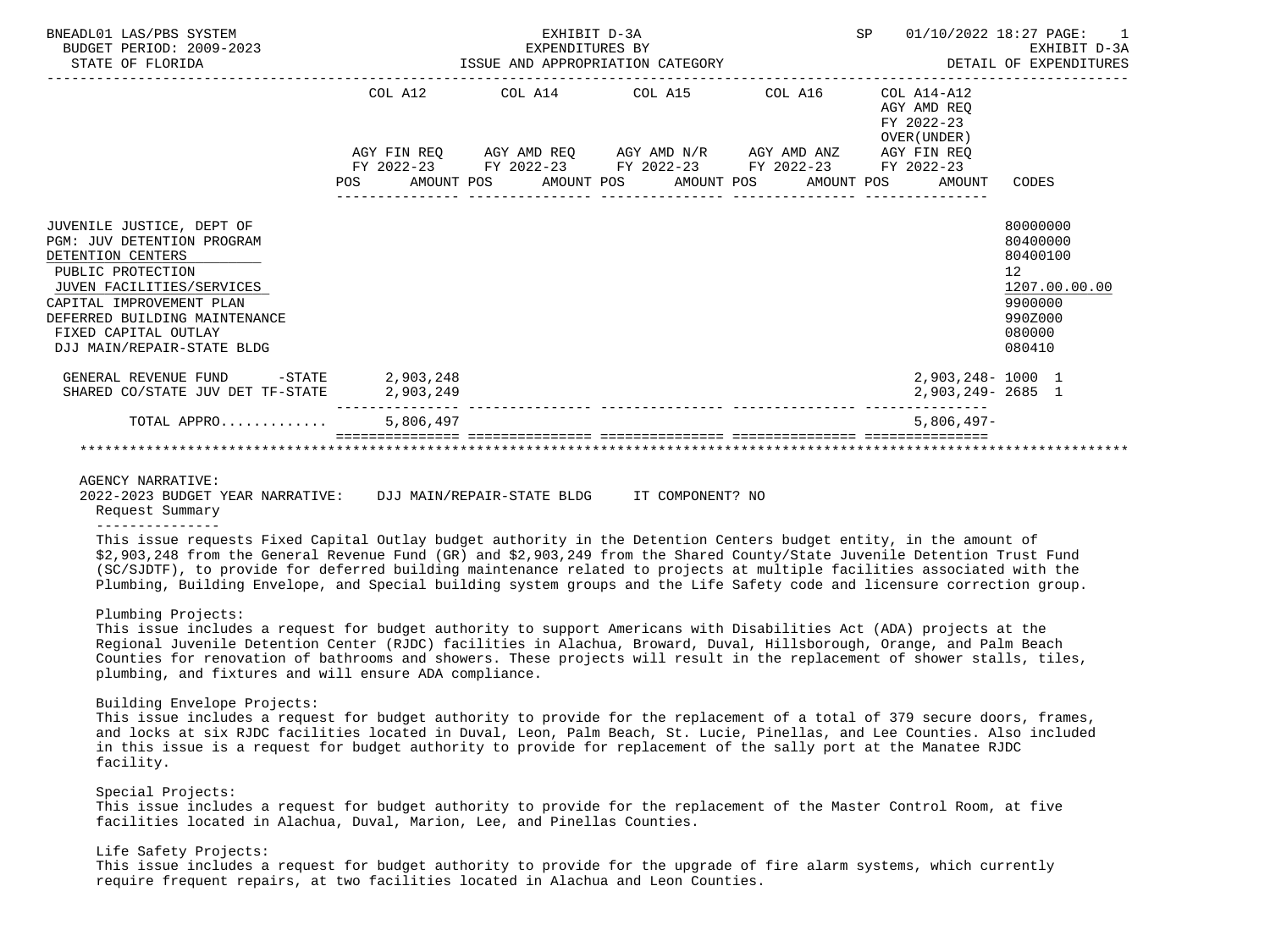| BNEADL01 LAS/PBS SYSTEM<br>BUDGET PERIOD: 2009-2023<br>STATE OF FLORIDA                                                                                                                            |         | EXHIBIT D-3A<br>EXPENDITURES BY | ISSUE AND APPROPRIATION CATEGORY                                                                                                              |         | SP                                                                                              | 01/10/2022 18:27 PAGE: 2<br>EXHIBIT D-3A<br>DETAIL OF EXPENDITURES                         |
|----------------------------------------------------------------------------------------------------------------------------------------------------------------------------------------------------|---------|---------------------------------|-----------------------------------------------------------------------------------------------------------------------------------------------|---------|-------------------------------------------------------------------------------------------------|--------------------------------------------------------------------------------------------|
|                                                                                                                                                                                                    | COL A12 |                                 | COL A14 COL A15                                                                                                                               | COL A16 | -----------------------------------<br>COL A14-A12<br>AGY AMD REO<br>FY 2022-23<br>OVER (UNDER) |                                                                                            |
|                                                                                                                                                                                                    | POS     |                                 | AGY FIN REO AGY AMD REO AGY AMD N/R AGY AMD ANZ<br>FY 2022-23 FY 2022-23 FY 2022-23 FY 2022-23<br>AMOUNT POS AMOUNT POS AMOUNT POS AMOUNT POS |         | AGY FIN REO<br>FY 2022-23<br>AMOUNT                                                             | CODES                                                                                      |
| JUVENILE JUSTICE, DEPT OF<br><b>PGM: JUV DETENTION PROGRAM</b><br>DETENTION CENTERS<br>PUBLIC PROTECTION<br>JUVEN FACILITIES/SERVICES<br>CAPITAL IMPROVEMENT PLAN<br>DEFERRED BUILDING MAINTENANCE |         |                                 |                                                                                                                                               |         |                                                                                                 | 80000000<br>80400000<br>80400100<br>12 <sup>°</sup><br>1207.00.00.00<br>9900000<br>990Z000 |

Explanation of Costs

--------------------

| System                | Description                                             | <b>DMS</b><br>Building | County       | Amount      | Fund        |
|-----------------------|---------------------------------------------------------|------------------------|--------------|-------------|-------------|
| Plumbing              | ADA Renovation - Bathroom/Showers                       | 0233                   | Alachua      | 285,000     | GR-SC/SJDTF |
| Plumbing              | ADA Renovation - Bathroom/Showers                       | 0631                   | Broward      | 374,526     | GR-SC/SJDTF |
| Plumbing              | ADA Renovation - Bathroom/Showers                       | 0368                   | Duval        | 325,000     | GR-SC/SJDTF |
| Plumbing              | ADA Renovation - Bathroom/Showers                       | 2329                   | Hillsborough | 375,000     | GR-SC/SJDTF |
| Plumbing              | ADA Renovation - Bathroom/Showers                       | 0438                   | Orange       | 450,000     | GR-SC/SJDTF |
| Plumbing              | ADA Renovation - Bathroom/Showers                       | 0527                   | Palm Beach   | 325,000     | GR-SC/SJDTF |
| Envelope              | Replace Secure Doors, Frames, and Locks (56)            | 0368                   | Duval        | 250,000     | GR-SC/SJDTF |
| Envelope              | Replace Secure Doors, Frames, and Locks (48)            | 5157                   | Leon         | 222,479     | GR-SC/SJDTF |
| Envelope              | Replace Secure Doors, Frames, and Locks (45)            | 0527                   | Palm Beach   | 225,000     | GR-SC/SJDTF |
| Envelope              | Replace Secure Doors, Frames, and Locks (64)            | 0526                   | St. Lucie    | 275,000     | GR-SC/SJDTF |
| Envelope              | Replace Secure Doors, Frames, and Locks (150)           | 4630                   | Pinellas     | 686,619     | GR-SC/SJDTF |
| Envelope              | Replace Secure Doors, Frames, and Locks (16)            | 0455                   | Lee          | 65,000      | GR-SC/SJDTF |
| Envelope              | Replace Sally Port                                      | 3165                   | Manatee      | 242,873     | GR-SC/SJDTF |
| Special               | Upgrade Master Control Room                             | 0233                   | Alachua      | 275,000     | GR-SC/SJDTF |
| Special               | Upgrade Master Control Room                             | 0368                   | Duval        | 295,000     | GR-SC/SJDTF |
| Special               | Upgrade Master Control Room                             | 0234                   | Marion       | 275,000     | GR-SC/SJDTF |
| Special               | Upgrade Master Control Room                             | 0455                   | Lee          | 295,000     | GR-SC/SJDTF |
| Special               | Upgrade Master Control Room                             | 4630                   | Pinellas     | 295,000     | GR-SC/SJDTF |
| Life Safety           | Upgrade Fire Alarm                                      | 0233                   | Alachua      | 135,000     | GR-SC/SJDTF |
| Life Safety           | Upgrade Fire Alarm                                      | 5157                   | Leon         | 135,000     | GR-SC/SJDTF |
| Total General Revenue |                                                         |                        | Various      | \$2,903,248 | GR          |
|                       | Total Shared County/State Juvenile Detention Trust Fund | $\sim$                 | Various      | \$2,903,249 | SC/SJDTF    |
| Total Issue           | Deferred Building Maintenance Plan                      | $\sim$                 | Various      | \$5,806,497 | GR-SC/SJDTF |
|                       |                                                         |                        |              |             |             |

Long Range Program Plan Reference

---------------------------------

 As outlined in the Department of Juvenile Justice's Long Range Program Plan (LRPP), this request will support Goal Number Five, "Provide Optimal Services."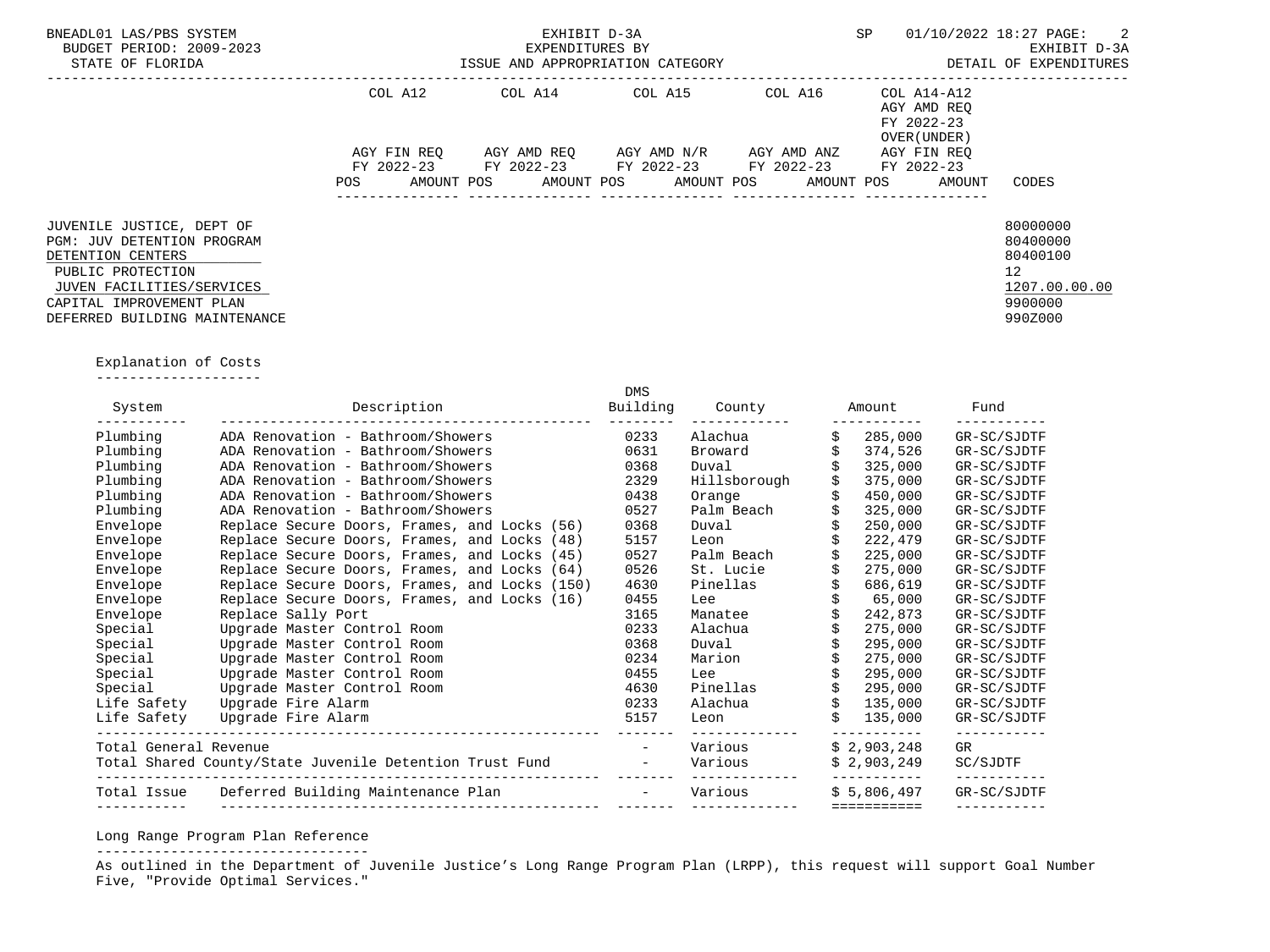| BNEADL01 LAS/PBS SYSTEM<br>BUDGET PERIOD: 2009-2023<br>STATE OF FLORIDA                                                                                                                                                                        |                                                 | EXHIBIT D-3A<br>EXPENDITURES BY |                                                                                                                                                              | SP 01/10/2022 18:27 PAGE:<br>EXHIBIT D-3A EXHIBIT D-3A EXHIBIT D-3A EXHIBIT D-3A EXHIBIT D-3A EXPENDITURES | 3                                                                             |
|------------------------------------------------------------------------------------------------------------------------------------------------------------------------------------------------------------------------------------------------|-------------------------------------------------|---------------------------------|--------------------------------------------------------------------------------------------------------------------------------------------------------------|------------------------------------------------------------------------------------------------------------|-------------------------------------------------------------------------------|
|                                                                                                                                                                                                                                                | COL A12<br>POS AMOUNT POS AMOUNT POS AMOUNT POS |                                 | COL A14 COL A15 COL A16 COL A14-A12<br>AGY FIN REQ AGY AMD REQ AGY AMD N/R AGY AMD ANZ AGY FIN REQ<br>FY 2022-23 FY 2022-23 FY 2022-23 FY 2022-23 FY 2022-23 | AGY AMD REO<br>FY 2022-23<br>OVER (UNDER)<br>AMOUNT POS<br>AMOUNT                                          | CODES                                                                         |
| JUVENILE JUSTICE, DEPT OF<br>PGM: JUV DETENTION PROGRAM<br>DETENTION CENTERS<br>PUBLIC PROTECTION<br>JUVEN FACILITIES/SERVICES<br>CAPITAL IMPROVEMENT PLAN<br>DEFERRED BUILDING MAINTENANCE<br>Florida Strategic Plan for Economic Development |                                                 |                                 |                                                                                                                                                              |                                                                                                            | 80000000<br>80400000<br>80400100<br>12<br>1207.00.00.00<br>9900000<br>990Z000 |
| 6.1 - Create and sustain vibrant, safe, healthy, and resilient communities that attract workers, residents, businesses,<br>and visitors.<br>Amended 2022-23 Narrative after December 15, 2021:                                                 |                                                 |                                 |                                                                                                                                                              |                                                                                                            |                                                                               |
| Summary: This issue is withdrawn from consideration.                                                                                                                                                                                           |                                                 |                                 |                                                                                                                                                              |                                                                                                            |                                                                               |
| TOTAL: JUVEN FACILITIES/SERVICES<br>BY FUND TYPE                                                                                                                                                                                               |                                                 |                                 |                                                                                                                                                              |                                                                                                            | 1207.00.00.00                                                                 |
| GENERAL REVENUE FUND<br>TRUST FUNDS                                                                                                                                                                                                            | 2,903,248<br>2,903,249                          |                                 |                                                                                                                                                              | 2,903,248- 1000<br>2,903,249-2000                                                                          |                                                                               |
| TOTAL PROG COMP                                                                                                                                                                                                                                | 5,806,497                                       |                                 |                                                                                                                                                              | $5,806,497-$                                                                                               |                                                                               |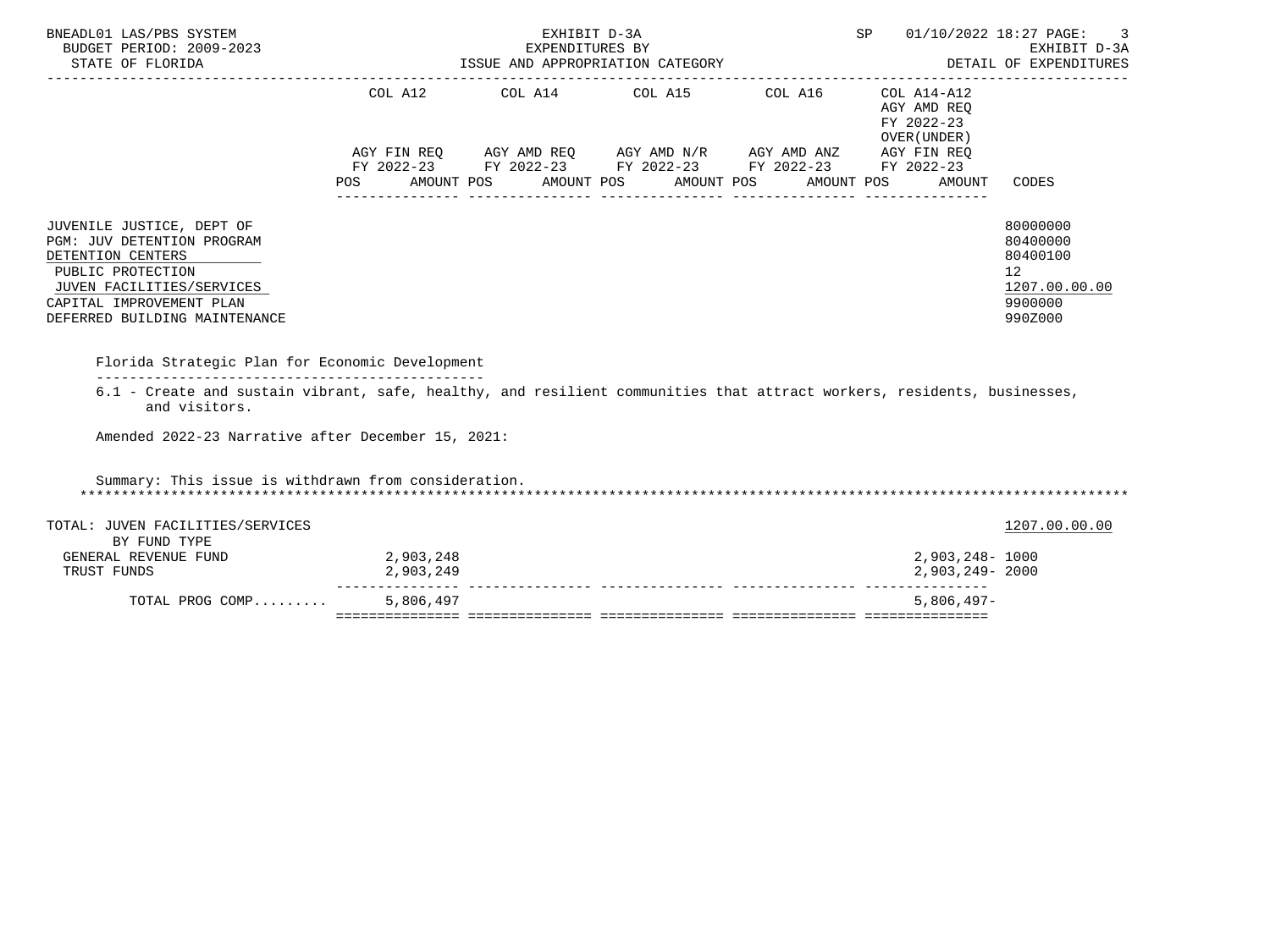| BNEADL01 LAS/PBS SYSTEM<br>BUDGET PERIOD: 2009-2023<br>STATE OF FLORIDA                                                                                                                                                                                                                                                                            |           |     |            | EXHIBIT D-3A<br>EXPENDITURES BY<br>ISSUE AND APPROPRIATION CATEGORY                                                   |                  |                     | SP 01/10/2022 18:27 PAGE:                 | EXHIBIT D-3A<br>DETAIL OF EXPENDITURES                                                                             |
|----------------------------------------------------------------------------------------------------------------------------------------------------------------------------------------------------------------------------------------------------------------------------------------------------------------------------------------------------|-----------|-----|------------|-----------------------------------------------------------------------------------------------------------------------|------------------|---------------------|-------------------------------------------|--------------------------------------------------------------------------------------------------------------------|
|                                                                                                                                                                                                                                                                                                                                                    |           |     |            | COL A12 COL A14 COL A15                                                                                               |                  | COL A16 COL A14-A12 | AGY AMD REO<br>FY 2022-23<br>OVER (UNDER) |                                                                                                                    |
|                                                                                                                                                                                                                                                                                                                                                    |           |     |            | AGY FIN REQ AGY AMD REQ AGY AMD N/R AGY AMD ANZ AGY FIN REQ<br>FY 2022-23 FY 2022-23 FY 2022-23 FY 2022-23 FY 2022-23 |                  |                     |                                           |                                                                                                                    |
|                                                                                                                                                                                                                                                                                                                                                    |           | POS | AMOUNT POS | AMOUNT POS                                                                                                            | AMOUNT POS       | AMOUNT POS          | AMOUNT                                    | CODES                                                                                                              |
| JUVENILE JUSTICE, DEPT OF<br>PGM: PROB/COMMUN CORR PRG<br>COMMUNITY SUPERVISION<br>PUBLIC PROTECTION<br>JUVEN FACILITIES/SERVICES<br>PROMOTE PUBLIC SAFETY AND IMPLEMENT<br>THE JUVENILE JUSTICE ACT OF 1994<br>INCREASED COMPENSATION FOR<br>DEPARTMENT PROVIDER STAFF<br>SPECIAL CATEGORIES<br>JUVENILE REDIRECTIONS PGM<br>GENERAL REVENUE FUND | $-$ STATE |     |            | 88,053                                                                                                                |                  |                     |                                           | 80000000<br>80700000<br>80700700<br>12<br>1207.00.00.00<br>5000000<br>5002A00<br>100000<br>100005<br>88,053 1000 1 |
|                                                                                                                                                                                                                                                                                                                                                    |           |     |            |                                                                                                                       |                  |                     |                                           |                                                                                                                    |
| G/A-CONTRACTED SERVICES                                                                                                                                                                                                                                                                                                                            |           |     |            |                                                                                                                       |                  |                     |                                           | 100778                                                                                                             |
| GENERAL REVENUE FUND                                                                                                                                                                                                                                                                                                                               | $-$ STATE |     |            | 1,725,147                                                                                                             |                  |                     | 1,725,147                                 | 1000 1                                                                                                             |
| TOTAL: INCREASED COMPENSATION FOR<br>DEPARTMENT PROVIDER STAFF                                                                                                                                                                                                                                                                                     |           |     |            |                                                                                                                       |                  |                     |                                           | 5002A00                                                                                                            |
| TOTAL ISSUE                                                                                                                                                                                                                                                                                                                                        |           |     |            | 1,813,200                                                                                                             |                  |                     | 1,813,200                                 |                                                                                                                    |
|                                                                                                                                                                                                                                                                                                                                                    |           |     |            |                                                                                                                       |                  |                     |                                           |                                                                                                                    |
| AGENCY ISSUE NARRATIVE:<br>2022-2023 BUDGET YEAR NARRATIVE:<br>Amended 2022-23 Narrative after December 15, 2021:                                                                                                                                                                                                                                  |           |     |            |                                                                                                                       | IT COMPONENT? NO |                     |                                           |                                                                                                                    |

Request Summary

---------------

 This issue requests additional recurring General Revenue (GR) budget authority in the Community Supervision budget entity, in the amount of \$1,725,147 in the Grants and Aids (G/A) - Contracted Services appropriation category and \$88,053 in the Juvenile Redirections Program appropriation category, to provide for increased costs associated with contracts for provider services due to increases in minimum wage compensation requirements.

# Background

----------

 In Ballot Year 2020, Florida Amendment Number Two was passed, which raised the minimum wage to \$10 per hour effective September 30, 2021. As part of this amendment, the minimum wage in Florida is scheduled to increase by an additional \$1 per hour each September 30 until the minimum wage reaches \$15 per hour on September 30, 2026. From that point forward, future minimum wage increases will revert to being adjusted annually for inflation. Additionally, the minimum wage for State of Florida employees increased to \$13 per hour effective July 1, 2021.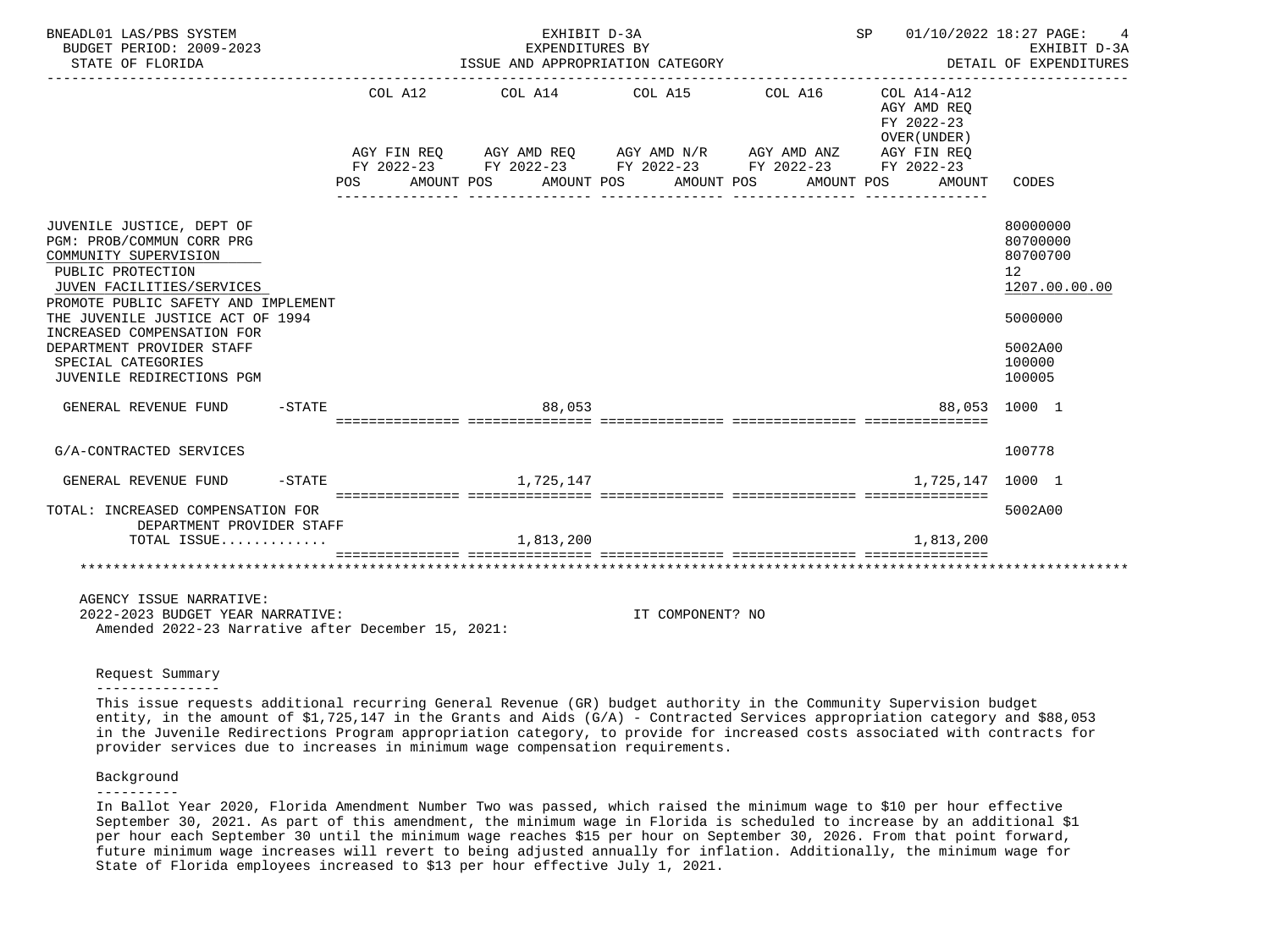| BNEADL01 LAS/PBS SYSTEM<br>BUDGET PERIOD: 2009-2023<br>STATE OF FLORIDA                                                                                                  |             | EXHIBIT D-3A<br>EXPENDITURES BY<br>ISSUE AND APPROPRIATION CATEGORY | SP                                                                                            | $01/10/2022$ 18:27 PAGE: 5<br>EXHIBIT D-3A<br>DETAIL OF EXPENDITURES |                                           |                                                                      |
|--------------------------------------------------------------------------------------------------------------------------------------------------------------------------|-------------|---------------------------------------------------------------------|-----------------------------------------------------------------------------------------------|----------------------------------------------------------------------|-------------------------------------------|----------------------------------------------------------------------|
|                                                                                                                                                                          | COL A12     |                                                                     |                                                                                               |                                                                      | AGY AMD REO<br>FY 2022-23<br>OVER (UNDER) |                                                                      |
|                                                                                                                                                                          | AGY FIN REO |                                                                     | AGY AMD REO AGY AMD N/R AGY AMD ANZ<br>FY 2022-23 FY 2022-23 FY 2022-23 FY 2022-23 FY 2022-23 |                                                                      | AGY FIN REO                               |                                                                      |
|                                                                                                                                                                          |             |                                                                     | POS AMOUNT POS AMOUNT POS AMOUNT POS AMOUNT POS AMOUNT CODES                                  |                                                                      |                                           |                                                                      |
| JUVENILE JUSTICE, DEPT OF<br>PGM: PROB/COMMUN CORR PRG<br>COMMUNITY SUPERVISION<br>PUBLIC PROTECTION<br>JUVEN FACILITIES/SERVICES<br>PROMOTE PUBLIC SAFETY AND IMPLEMENT |             |                                                                     |                                                                                               |                                                                      |                                           | 80000000<br>80700000<br>80700700<br>12 <sup>°</sup><br>1207.00.00.00 |
| THE JUVENILE JUSTICE ACT OF 1994                                                                                                                                         |             |                                                                     |                                                                                               |                                                                      |                                           | 5000000                                                              |
| INCREASED COMPENSATION FOR<br>DEPARTMENT PROVIDER STAFF                                                                                                                  |             |                                                                     |                                                                                               |                                                                      |                                           | 5002A00                                                              |

#### Current Situation

-----------------

 The Department of Juvenile Justice (DJJ) contracts with private providers for the operation and management of activities in various programs. Currently, the longest period of time in which a contract can be active is ten years. Private providers are awarded a set amount of funding, which includes funding for provider staff compensation, with which to implement the activities outlined in each contract for juvenile delinquency prevention and rehabilitation services. Because many associated contracts were executed up to ten years prior to the changes in minimum wage requirements, the costs associated with salaries in current contracts are not consistent with these changes, as their cost structures were developed based on wage requirements that have since been materially adjusted.

 Pursuant to instructions received in Agency Addressed Memorandum No. 22-012 from the Executive Office of the Governor. dated September 9, 2021, DJJ conducted a review of minimum wage-related impacts to all respondent contracted providers. Out of a total of 198 anticipated respondents, DJJ received 185 responses from contracted providers, which identified the incremental and cumulative costs associated with addressing each scheduled increase to the minimum wage requirements including cost impacts related to wage compression.

 To address concerns associated with the recruitment and retention of provider staff, the DJJ in collaboration with its contracted providers through the aforementioned exercise, utilized the information received in association with each individual contract and identified a need to address the cost impacts of a \$14 per hour minimum wage and related compression. Additionally, DJJ has attempted to negotiate starting salaries for direct care provider staff via the procurement process.

# Explanation of Costs

--------------------

| Provider                                         | Amount      | Category                      | Fund |
|--------------------------------------------------|-------------|-------------------------------|------|
| AMIkids, Inc.                                    | 340,434     | G/A - Contracted Services     | GR   |
| BAYS Florida                                     | 19,727      | G/A - Contracted Services     | GR   |
| Eckerd Youth Alternatives d/b/a/ Eckerd Connects | 2,239       | G/A - Contracted Services     | GR   |
| Juvenile Services Program, Inc.                  | 287,772     | G/A - Contracted Services     | GR   |
| North American Family Institute, Inc.            | 88,053      | Juvenile Redirections Program | GR   |
| Twin Oaks Juvenile Development, Inc.             | \$1,074,975 | G/A - Contracted Services     | GR   |
| Subtotal G/A - Contracted Services               | \$1,725,147 | G/A - Contracted Services     | GR   |
| Subtotal Juvenile Redirections Program           | 88,053      | Juvenile Redirections Program | GR   |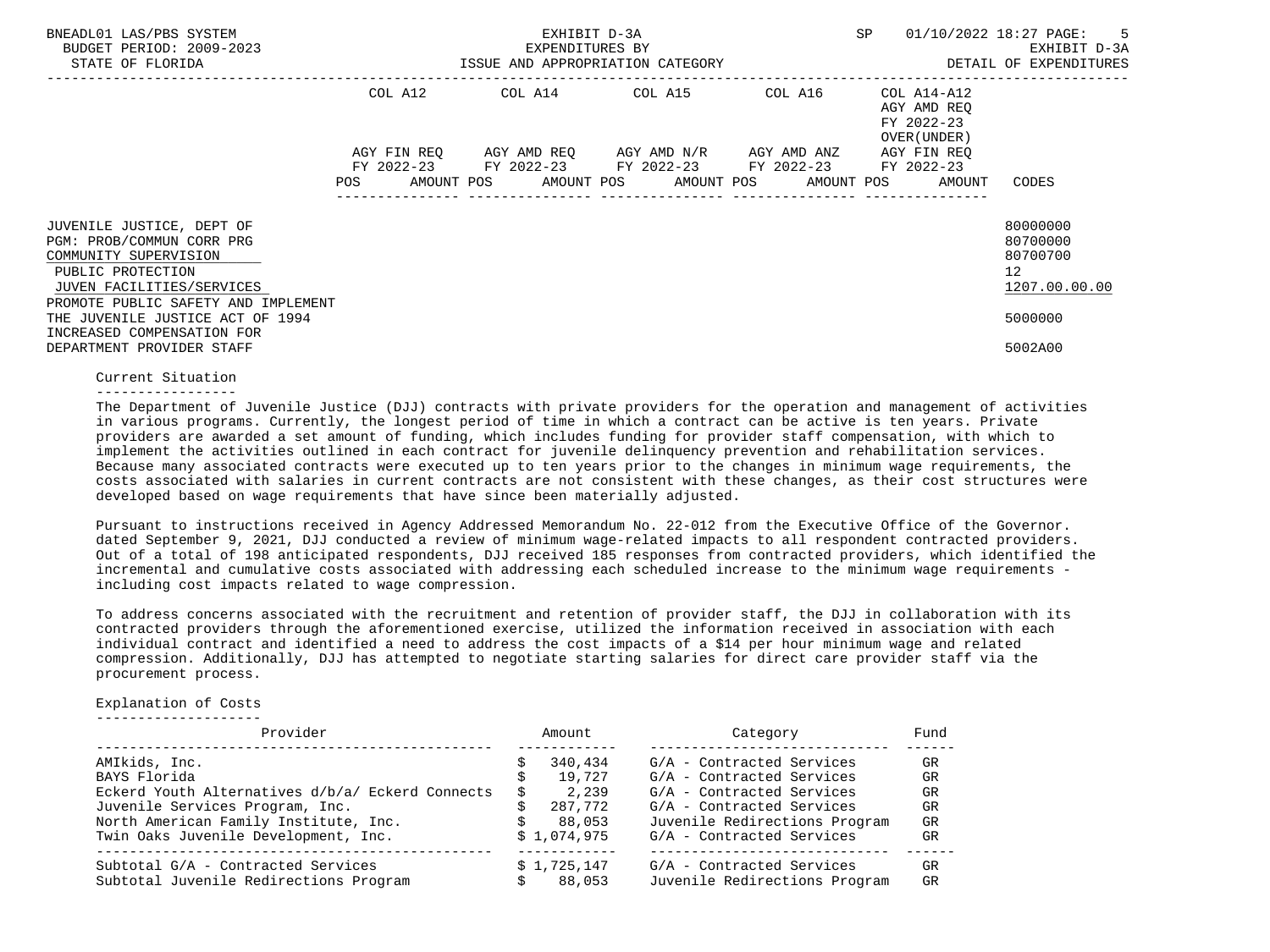| BNEADL01 LAS/PBS SYSTEM<br>BUDGET PERIOD: 2009-2023<br>EXPENDITURES BY<br>ISSUE AND APPROPRIATION CATEGORY<br>STATE OF FLORIDA                                                                                                                                          |  | EXHIBIT D-3A<br>EXPENDITURES BY |                                                                                                                                                                                 |  | SP |                                                           | 01/10/2022 18:27 PAGE: 6<br>EXHIBIT D-3A<br>DETAIL OF EXPENDITURES            |
|-------------------------------------------------------------------------------------------------------------------------------------------------------------------------------------------------------------------------------------------------------------------------|--|---------------------------------|---------------------------------------------------------------------------------------------------------------------------------------------------------------------------------|--|----|-----------------------------------------------------------|-------------------------------------------------------------------------------|
|                                                                                                                                                                                                                                                                         |  |                                 | COL A12 COL A14 COL A15 COL A16                                                                                                                                                 |  |    | COL A14-A12<br>AGY AMD REO<br>FY 2022-23<br>OVER (UNDER ) |                                                                               |
|                                                                                                                                                                                                                                                                         |  |                                 | AGY FIN REQ AGY AMD REQ AGY AMD N/R AGY AMD ANZ AGY FIN REQ<br>FY 2022-23 FY 2022-23 FY 2022-23 FY 2022-23 FY 2022-23<br>POS AMOUNT POS AMOUNT POS AMOUNT POS AMOUNT POS AMOUNT |  |    |                                                           | CODES                                                                         |
| JUVENILE JUSTICE, DEPT OF<br>PGM: PROB/COMMUN CORR PRG<br>COMMUNITY SUPERVISION<br>PUBLIC PROTECTION<br>JUVEN FACILITIES/SERVICES<br>PROMOTE PUBLIC SAFETY AND IMPLEMENT<br>THE JUVENILE JUSTICE ACT OF 1994<br>INCREASED COMPENSATION FOR<br>DEPARTMENT PROVIDER STAFF |  |                                 |                                                                                                                                                                                 |  |    |                                                           | 80000000<br>80700000<br>80700700<br>12<br>1207.00.00.00<br>5000000<br>5002A00 |
| Total Community Supervision                                                                                                                                                                                                                                             |  | \$1,813,200                     | Multiple                                                                                                                                                                        |  |    | GR                                                        |                                                                               |

# Benefits

#### --------

 This issue would support the first measure taken to increase compensation associated with staff employed by contracted providers, such that providers are able to better compete in the labor market based upon the duties performed in various juvenile justice programs, which require unique skills to effectively care for youth in their custody. Increased wages will improve contracted provider efforts to recruit and retain a skilled labor pool, which would increase the propensity for success and employee retention in juvenile justice programs.

 Please reference companion issues in the Community Interventions and Services, Non-Secure Residential Commitment, Secure Residential Commitment, and Delinquency Prevention and Diversion budget entities coded as Issue Number 5002A00.

#### Long Range Program Plan Reference ---------------------------------

 As outlined in the DJJ's Long Range Program Plan (LRPP), this request will support Goal Number Two, "Enhance Workforce Effectiveness."

# Florida Strategic Plan for Economic Development

-----------------------------------------------

- 6.1 Create and sustain vibrant, safe, healthy, and resilient communities that attract workers, residents, businesses, and visitors.
- 6.2 Ensure Floridians in all communities and life stages have opportunities to achieve healthier outcomes and societal contributions.

 Summary: This is a new issue. \*\*\*\*\*\*\*\*\*\*\*\*\*\*\*\*\*\*\*\*\*\*\*\*\*\*\*\*\*\*\*\*\*\*\*\*\*\*\*\*\*\*\*\*\*\*\*\*\*\*\*\*\*\*\*\*\*\*\*\*\*\*\*\*\*\*\*\*\*\*\*\*\*\*\*\*\*\*\*\*\*\*\*\*\*\*\*\*\*\*\*\*\*\*\*\*\*\*\*\*\*\*\*\*\*\*\*\*\*\*\*\*\*\*\*\*\*\*\*\*\*\*\*\*\*\*\*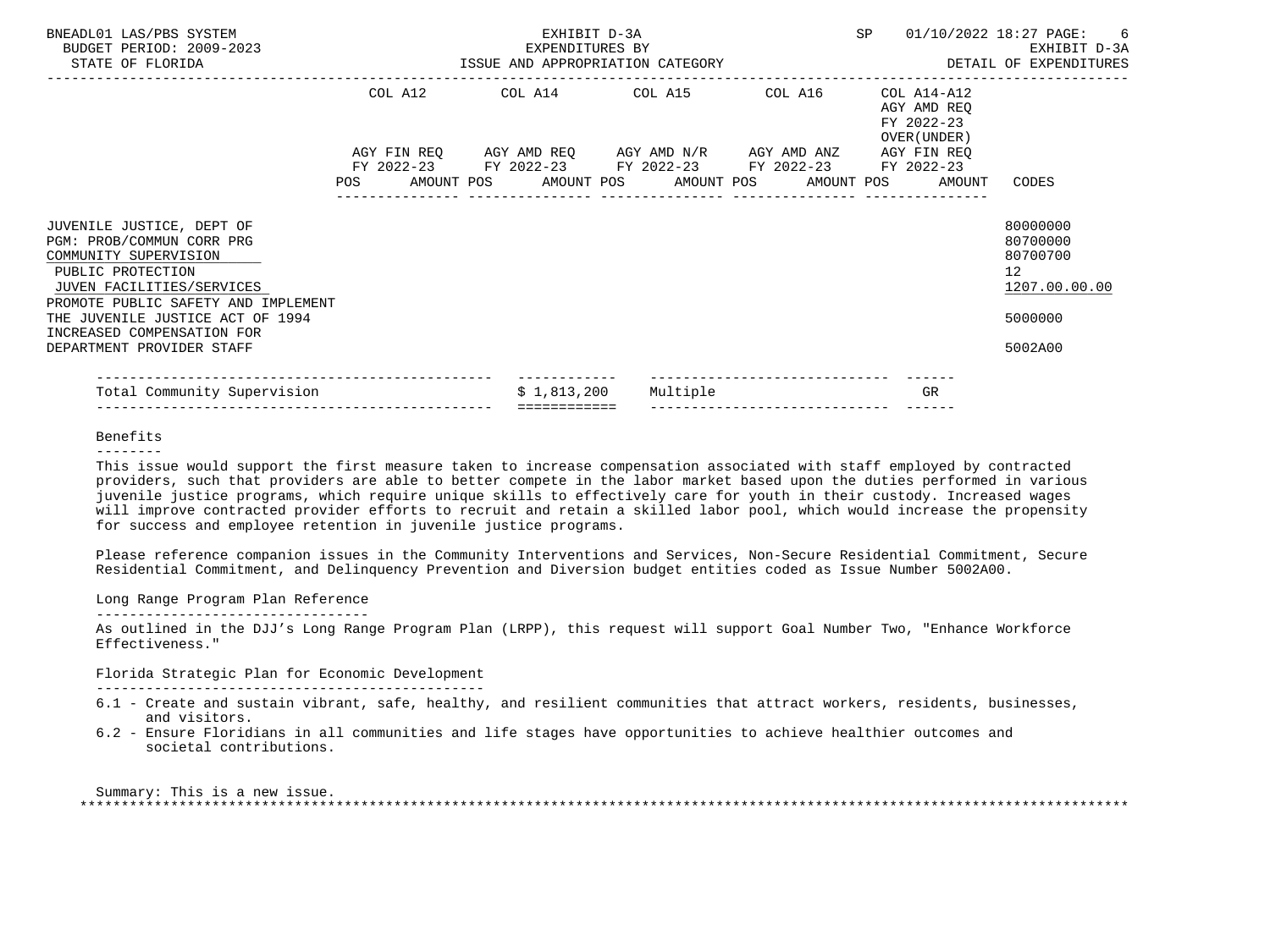| BNEADL01 LAS/PBS SYSTEM<br>BUDGET PERIOD: 2009-2023<br>STATE OF FLORIDA                                                           |         | EXHIBIT D-3A<br>EXPENDITURES BY<br>-2023 EXPENDITURES BY<br>ISSUE AND APPROPRIATION CATEGORY                     | SP | 01/10/2022 18:27 PAGE: 7<br>EXHIBIT D-3A<br>DETAIL OF EXPENDITURES |                                                         |
|-----------------------------------------------------------------------------------------------------------------------------------|---------|------------------------------------------------------------------------------------------------------------------|----|--------------------------------------------------------------------|---------------------------------------------------------|
|                                                                                                                                   | COL A12 | COL A14 COL A15 COL A16 COL A14-A12<br>AGY FIN REQ AGY AMD REQ AGY AMD N/R AGY AMD ANZ                           |    | AGY AMD REO<br>FY 2022-23<br>OVER (UNDER )<br>AGY FIN REQ          |                                                         |
|                                                                                                                                   |         | FY 2022-23 FY 2022-23 FY 2022-23 FY 2022-23 FY 2022-23<br>POS AMOUNT POS AMOUNT POS AMOUNT POS AMOUNT POS AMOUNT |    |                                                                    | CODES                                                   |
| JUVENILE JUSTICE, DEPT OF<br>PGM: PROB/COMMUN CORR PRG<br>COMMUNITY SUPERVISION<br>PUBLIC PROTECTION<br>JUVEN FACILITIES/SERVICES |         |                                                                                                                  |    |                                                                    | 80000000<br>80700000<br>80700700<br>12<br>1207.00.00.00 |
| TOTAL: JUVEN FACILITIES/SERVICES<br>BY FUND TYPE                                                                                  |         |                                                                                                                  |    |                                                                    | 1207.00.00.00                                           |
| GENERAL REVENUE FUND                                                                                                              |         | 1,813,200                                                                                                        |    | 1,813,200 1000                                                     |                                                         |
|                                                                                                                                   |         |                                                                                                                  |    |                                                                    |                                                         |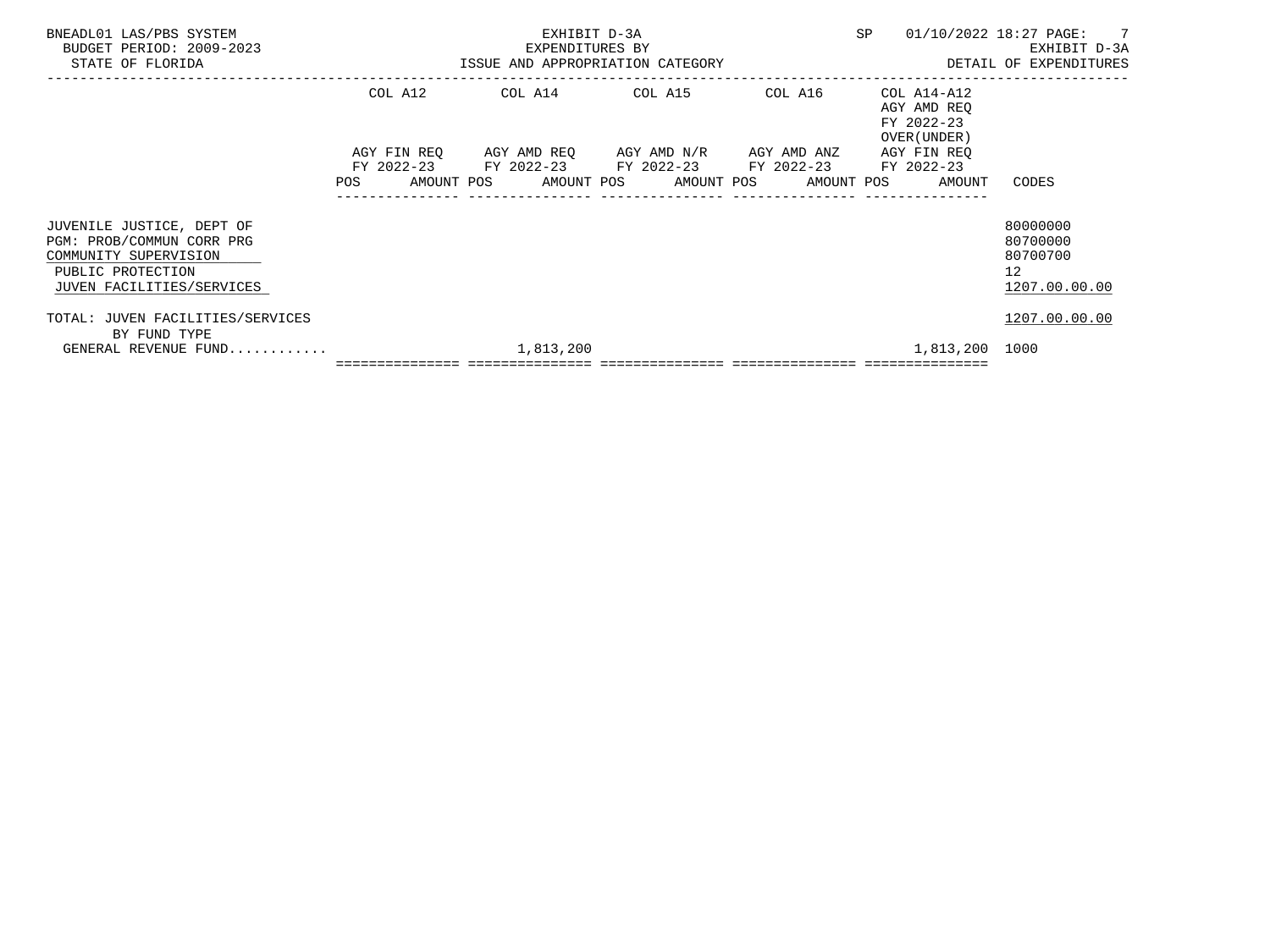| BNEADL01 LAS/PBS SYSTEM<br>BUDGET PERIOD: 2009-2023<br>STATE OF FLORIDA                                                                                                                                                                                                                                                      | EXHIBIT D-3A<br>EXPENDITURES BY |  |  |           |  |                                                                                                           |  |  | SP 01/10/2022 18:27 PAGE: 8<br>EXHIBIT D-3A |                                                                                                   |
|------------------------------------------------------------------------------------------------------------------------------------------------------------------------------------------------------------------------------------------------------------------------------------------------------------------------------|---------------------------------|--|--|-----------|--|-----------------------------------------------------------------------------------------------------------|--|--|---------------------------------------------|---------------------------------------------------------------------------------------------------|
|                                                                                                                                                                                                                                                                                                                              |                                 |  |  |           |  | $COL A12$ $COL A14$ $COL A15$ $COL A16$ $COL A14-A12$                                                     |  |  | AGY AMD REO<br>FY 2022-23<br>OVER (UNDER)   |                                                                                                   |
|                                                                                                                                                                                                                                                                                                                              |                                 |  |  |           |  | AGY FIN REQ AGY AMD REQ AGY AMD N/R AGY AMD ANZ AGY FIN REQ                                               |  |  |                                             |                                                                                                   |
|                                                                                                                                                                                                                                                                                                                              |                                 |  |  |           |  | FY 2022-23 FY 2022-23 FY 2022-23 FY 2022-23 FY 2022-23<br>POS AMOUNT POS AMOUNT POS AMOUNT POS AMOUNT POS |  |  | AMOUNT                                      | CODES                                                                                             |
| JUVENILE JUSTICE, DEPT OF<br>PGM: PROB/COMMUN CORR PRG<br>COMM INTERVENTION & SRVCS<br>PUBLIC PROTECTION<br>JUVEN FACILITIES/SERVICES<br>PROMOTE PUBLIC SAFETY AND IMPLEMENT<br>THE JUVENILE JUSTICE ACT OF 1994<br>INCREASED COMPENSATION FOR<br>DEPARTMENT PROVIDER STAFF<br>SPECIAL CATEGORIES<br>G/A-CONTRACTED SERVICES |                                 |  |  |           |  |                                                                                                           |  |  |                                             | 80000000<br>80700000<br>80700800<br>12<br>1207.00.00.00<br>5000000<br>5002A00<br>100000<br>100778 |
| GENERAL REVENUE FUND -STATE                                                                                                                                                                                                                                                                                                  |                                 |  |  | 1,176,568 |  |                                                                                                           |  |  | 1,176,568 1000 1                            |                                                                                                   |
|                                                                                                                                                                                                                                                                                                                              |                                 |  |  |           |  |                                                                                                           |  |  |                                             |                                                                                                   |
| AGENCY ISSUE NARRATIVE:                                                                                                                                                                                                                                                                                                      |                                 |  |  |           |  |                                                                                                           |  |  |                                             |                                                                                                   |

 2022-2023 BUDGET YEAR NARRATIVE: IT COMPONENT? NO Amended 2022-23 Narrative after December 15, 2021:

#### Request Summary

#### ---------------

 This issue requests additional recurring General Revenue (GR) budget authority in the Community Interventions and Services budget entity, in the amount of  $$1,176,568$  in the Grants and Aids (G/A) - Contracted Services appropriation category, to provide for increased costs associated with contracts for provider services due to increases in minimum wage compensation requirements.

#### Background

#### ----------

 In Ballot Year 2020, Florida Amendment Number Two was passed, which raised the minimum wage to \$10 per hour effective September 30, 2021. As part of this amendment, the minimum wage in Florida is scheduled to increase by an additional \$1 per hour each September 30 until the minimum wage reaches \$15 per hour on September 30, 2026. From that point forward, future minimum wage increases will revert to being adjusted annually for inflation. Additionally, the minimum wage for State of Florida employees increased to \$13 per hour effective July 1, 2021.

#### Current Situation

#### -----------------

 The Department of Juvenile Justice (DJJ) contracts with private providers for the operation and management of activities in various programs. Currently, the longest period of time in which a contract can be active is ten years. Private providers are awarded a set amount of funding, which includes funding for provider staff compensation, with which to implement the activities outlined in each contract for juvenile delinquency prevention and rehabilitation services. Because many associated contracts were executed up to ten years prior to the changes in minimum wage requirements, the costs associated with salaries in current contracts are not consistent with these changes, as their cost structures were developed based on wage requirements that have since been materially adjusted.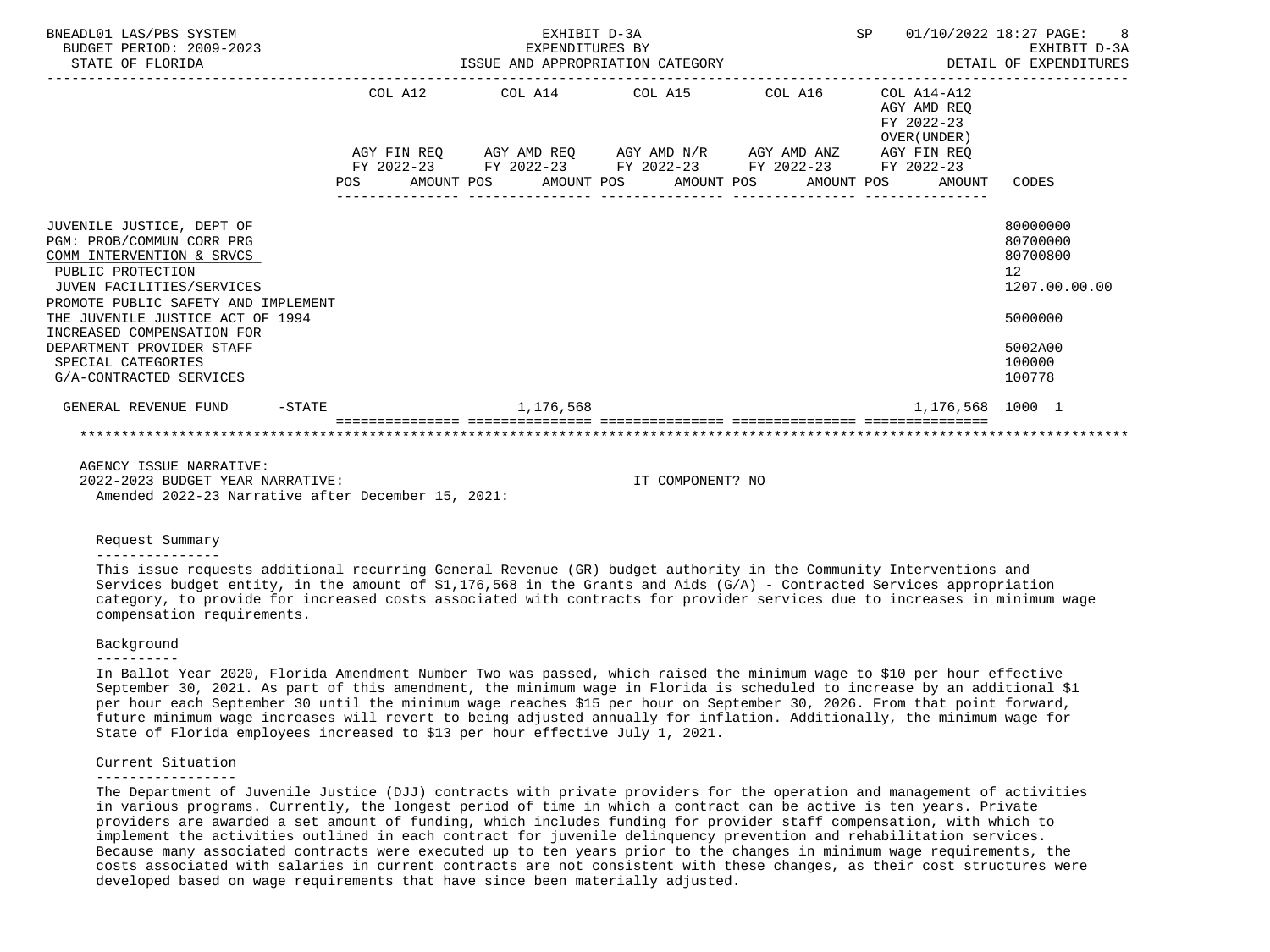| BNEADL01 LAS/PBS SYSTEM<br>BUDGET PERIOD: 2009-2023<br>STATE OF FLORIDA                                                                                                      |            | EXHIBIT D-3A<br>EXPENDITURES BY<br>ISSUE AND APPROPRIATION CATEGORY | SP                                                                                                                                                              | 01/10/2022 18:27 PAGE: 9<br>EXHIBIT D-3A<br>DETAIL OF EXPENDITURES |                             |                                                                      |
|------------------------------------------------------------------------------------------------------------------------------------------------------------------------------|------------|---------------------------------------------------------------------|-----------------------------------------------------------------------------------------------------------------------------------------------------------------|--------------------------------------------------------------------|-----------------------------|----------------------------------------------------------------------|
|                                                                                                                                                                              | COL A12    |                                                                     |                                                                                                                                                                 |                                                                    | AGY AMD REO<br>FY 2022-23   |                                                                      |
|                                                                                                                                                                              | <b>POS</b> |                                                                     | AGY FIN REQ 6GY AMD REQ 6GY AMD N/R 6GY AMD ANZ<br>FY 2022-23 FY 2022-23 FY 2022-23 FY 2022-23 FY 2022-23<br>AMOUNT POS AMOUNT POS AMOUNT POS AMOUNT POS AMOUNT |                                                                    | OVER (UNDER)<br>AGY FIN REO | CODES                                                                |
| JUVENILE JUSTICE, DEPT OF<br>PGM: PROB/COMMUN CORR PRG<br>COMM INTERVENTION & SRVCS<br>PUBLIC PROTECTION<br>JUVEN FACILITIES/SERVICES<br>PROMOTE PUBLIC SAFETY AND IMPLEMENT |            |                                                                     |                                                                                                                                                                 |                                                                    |                             | 80000000<br>80700000<br>80700800<br>12 <sup>°</sup><br>1207.00.00.00 |
| THE JUVENILE JUSTICE ACT OF 1994<br>INCREASED COMPENSATION FOR<br>DEPARTMENT PROVIDER STAFF                                                                                  |            |                                                                     |                                                                                                                                                                 |                                                                    |                             | 5000000<br>5002A00                                                   |

 Pursuant to instructions received in Agency Addressed Memorandum No. 22-012 from the Executive Office of the Governor. dated September 9, 2021, DJJ conducted a review of minimum wage-related impacts to all respondent contracted providers. Out of a total of 198 anticipated respondents, DJJ received 185 responses from contracted providers, which identified the incremental and cumulative costs associated with addressing each scheduled increase to the minimum wage requirements including cost impacts related to wage compression.

 To address concerns associated with the recruitment and retention of provider staff, the DJJ in collaboration with its contracted providers through the aforementioned exercise, utilized the information received in association with each individual contract and identified a need to address the cost impacts of a \$14 per hour minimum wage and related compression. Additionally, DJJ has attempted to negotiate starting salaries for direct care provider staff via the procurement process.

Explanation of Costs

--------------------

| Provider                                      | Amount      | Category                  | Fund |
|-----------------------------------------------|-------------|---------------------------|------|
| Agency for Community Treatment Services, Inc. | 307,879     | G/A - Contracted Services | GR   |
| BAYS Florida                                  | 14,078      | G/A - Contracted Services | GR   |
| DISC Village, Inc.                            | 103,783     | G/A - Contracted Services | GR   |
| G4S Secure Solutions d/b/a/ Allied Universal  | 422,634     | G/A - Contracted Services | GR   |
| Juvenile Services Program, Inc.               | 230,853     | G/A - Contracted Services | GR   |
| Operation PAR                                 | 68,232      | G/A - Contracted Services | GR   |
| Psychotherapeutic Services of Florida, Inc.   | 29,109      | G/A - Contracted Services | GR   |
| Total Community Interventions and Services    | \$1,176,568 | G/A - Contracted Services | GR   |
|                                               |             |                           |      |

#### Benefits

 This issue would support the first measure taken to increase compensation associated with staff employed by contracted providers, such that providers are able to better compete in the labor market based upon the duties performed in various juvenile justice programs, which require unique skills to effectively care for youth in their custody. Increased wages will improve contracted provider efforts to recruit and retain a skilled labor pool, which would increase the propensity for success and employee retention in juvenile justice programs.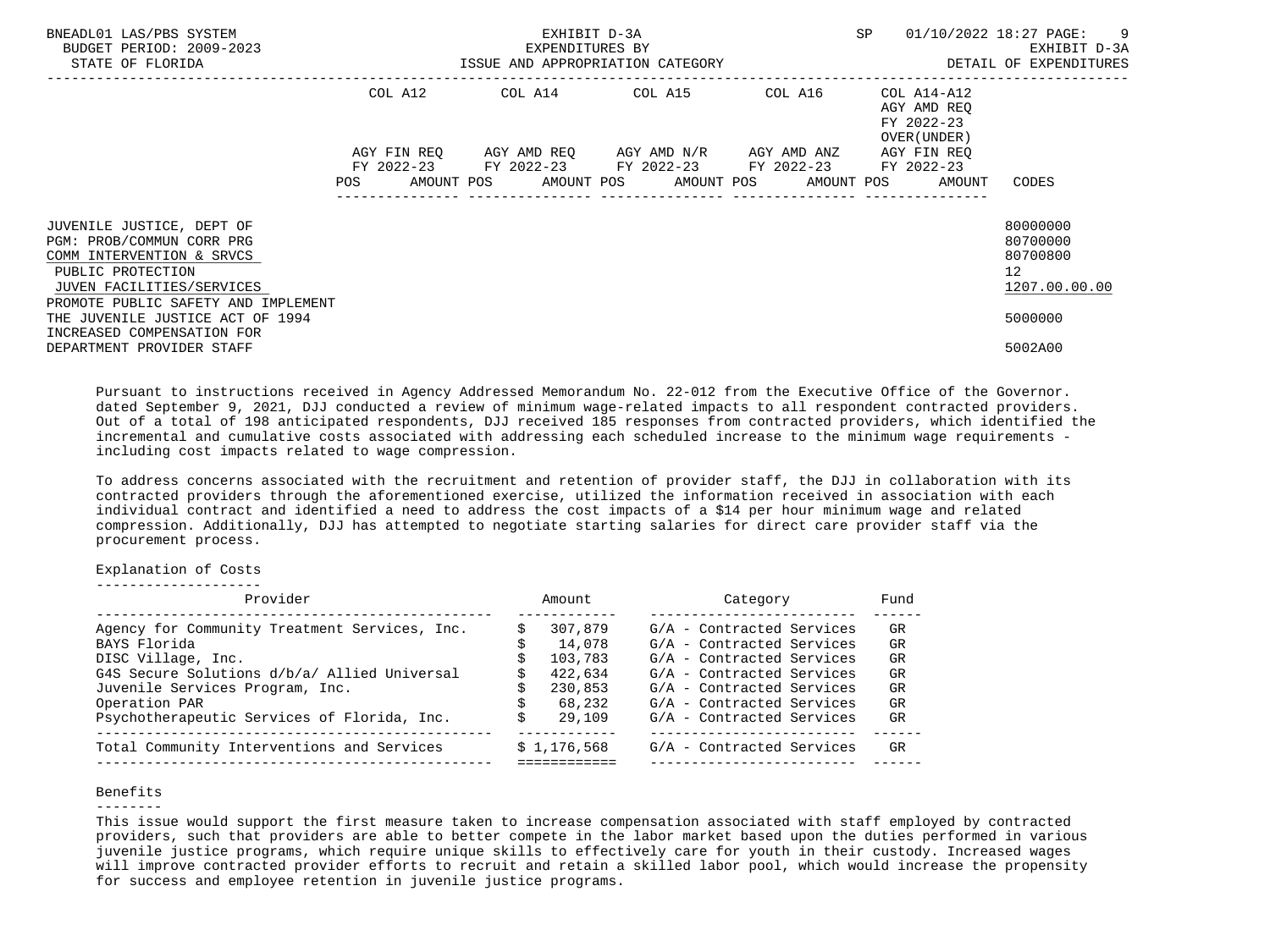| BNEADL01 LAS/PBS SYSTEM<br>BUDGET PERIOD: 2009-2023<br>STATE OF FLORIDA                                                                                                                                                                                                     |                                                                                                                | EXHIBIT D-3A<br>EXPENDITURES BY | SP                                                                                                                                                       | 01/10/2022 18:27 PAGE: 10<br>EXHIBIT D-3A<br>ISSUE AND APPROPRIATION CATEGORY <b>ALL SECOMMENT SECOND DETAIL OF EXPENDITURES</b> |                                                          |                                                                                            |
|-----------------------------------------------------------------------------------------------------------------------------------------------------------------------------------------------------------------------------------------------------------------------------|----------------------------------------------------------------------------------------------------------------|---------------------------------|----------------------------------------------------------------------------------------------------------------------------------------------------------|----------------------------------------------------------------------------------------------------------------------------------|----------------------------------------------------------|--------------------------------------------------------------------------------------------|
|                                                                                                                                                                                                                                                                             |                                                                                                                |                                 | COL A12 COL A14 COL A15 COL A16                                                                                                                          |                                                                                                                                  | COL A14-A12<br>AGY AMD REO<br>FY 2022-23<br>OVER (UNDER) |                                                                                            |
|                                                                                                                                                                                                                                                                             | POS FOR THE POST OF THE POST OF THE POST OF THE POST OF THE POST OF THE POST OF THE POST OF THE POST OF THE PO |                                 | AGY FIN REO AGY AMD REO AGY AMD N/R AGY AMD ANZ<br>FY 2022-23 FY 2022-23 FY 2022-23 FY 2022-23 FY 2022-23<br>AMOUNT POS AMOUNT POS AMOUNT POS AMOUNT POS |                                                                                                                                  | AGY FIN REO<br>AMOUNT                                    | CODES                                                                                      |
| JUVENILE JUSTICE, DEPT OF<br>PGM: PROB/COMMUN CORR PRG<br>COMM INTERVENTION & SRVCS<br>PUBLIC PROTECTION<br>JUVEN FACILITIES/SERVICES<br>PROMOTE PUBLIC SAFETY AND IMPLEMENT<br>THE JUVENILE JUSTICE ACT OF 1994<br>INCREASED COMPENSATION FOR<br>DEPARTMENT PROVIDER STAFF |                                                                                                                |                                 |                                                                                                                                                          |                                                                                                                                  |                                                          | 80000000<br>80700000<br>80700800<br>12 <sup>7</sup><br>1207.00.00.00<br>5000000<br>5002A00 |

 Please reference companion issues in the Community Supervision, Non-Secure Residential Commitment, Secure Residential Commitment, and Delinquency Prevention and Diversion budget entities coded as Issue Number 5002A00.

Long Range Program Plan Reference

---------------------------------

 As outlined in the DJJ's Long Range Program Plan (LRPP), this request will support Goal Number Two, "Enhance Workforce Effectiveness."

Florida Strategic Plan for Economic Development

-----------------------------------------------

- 6.1 Create and sustain vibrant, safe, healthy, and resilient communities that attract workers, residents, businesses, and visitors.
- 6.2 Ensure Floridians in all communities and life stages have opportunities to achieve healthier outcomes and societal contributions.

 Summary: This is a new issue. \*\*\*\*\*\*\*\*\*\*\*\*\*\*\*\*\*\*\*\*\*\*\*\*\*\*\*\*\*\*\*\*\*\*\*\*\*\*\*\*\*\*\*\*\*\*\*\*\*\*\*\*\*\*\*\*\*\*\*\*\*\*\*\*\*\*\*\*\*\*\*\*\*\*\*\*\*\*\*\*\*\*\*\*\*\*\*\*\*\*\*\*\*\*\*\*\*\*\*\*\*\*\*\*\*\*\*\*\*\*\*\*\*\*\*\*\*\*\*\*\*\*\*\*\*\*\*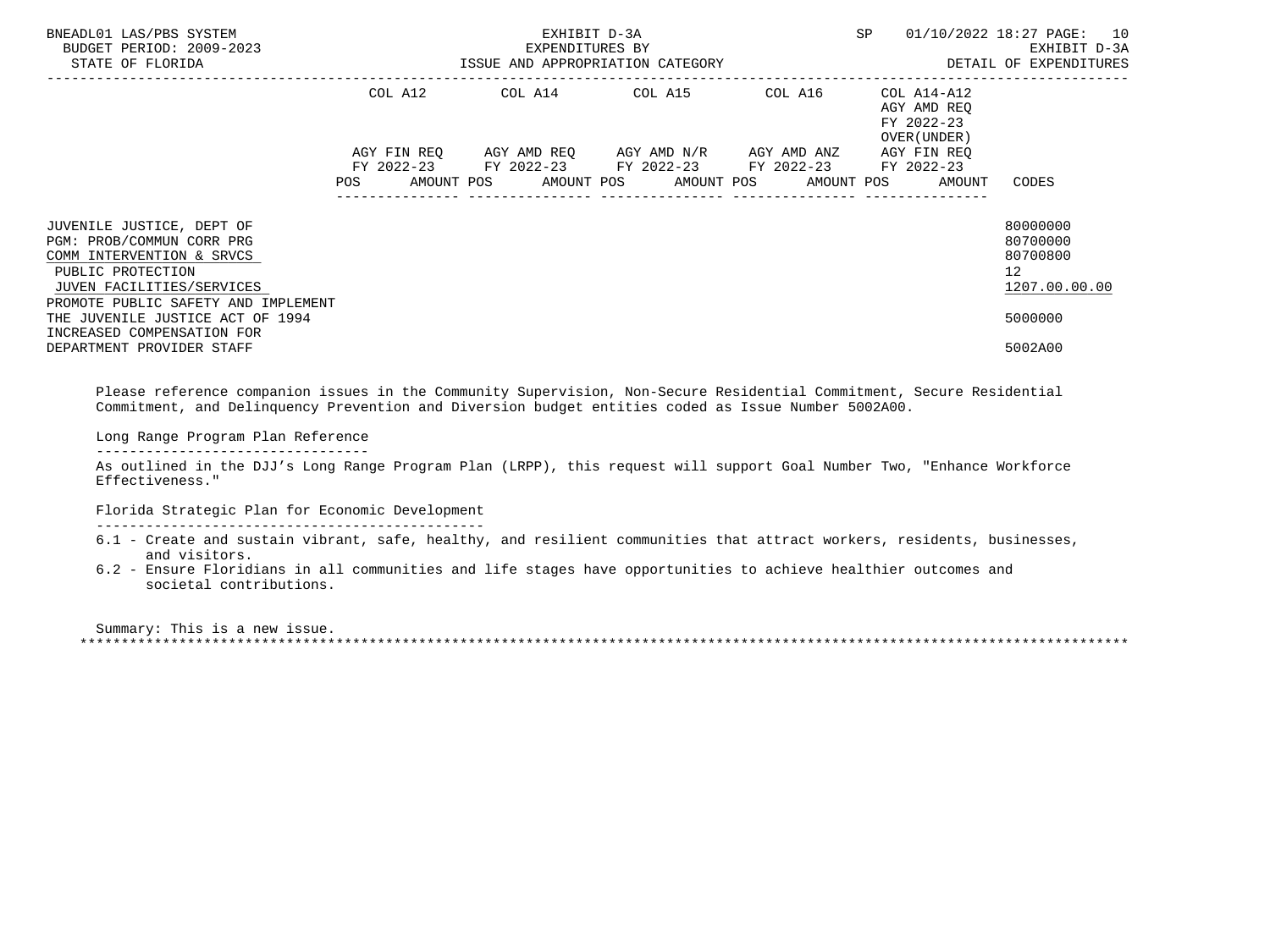| BNEADL01 LAS/PBS SYSTEM<br>BUDGET PERIOD: 2009-2023<br>STATE OF FLORIDA                                                                                                                                                                                                                 | EXHIBIT D-3A                                                |  |          |  |                  |  |  |                                           | SP 01/10/2022 18:27 PAGE: 11                                                                      |
|-----------------------------------------------------------------------------------------------------------------------------------------------------------------------------------------------------------------------------------------------------------------------------------------|-------------------------------------------------------------|--|----------|--|------------------|--|--|-------------------------------------------|---------------------------------------------------------------------------------------------------|
|                                                                                                                                                                                                                                                                                         | COL A12 COL A14 COL A15 COL A16 COL A14-A12                 |  |          |  |                  |  |  | AGY AMD REO<br>FY 2022-23<br>OVER (UNDER) |                                                                                                   |
|                                                                                                                                                                                                                                                                                         | AGY FIN REO AGY AMD REO AGY AMD N/R AGY AMD ANZ AGY FIN REO |  |          |  |                  |  |  |                                           |                                                                                                   |
|                                                                                                                                                                                                                                                                                         | FY 2022-23 FY 2022-23 FY 2022-23 FY 2022-23 FY 2022-23      |  |          |  |                  |  |  |                                           |                                                                                                   |
|                                                                                                                                                                                                                                                                                         | POS AMOUNT POS AMOUNT POS AMOUNT POS AMOUNT POS             |  |          |  |                  |  |  | AMOUNT                                    | CODES                                                                                             |
| JUVENILE JUSTICE, DEPT OF<br>PGM: SEC/ASST SEC ADM SVCS<br>EXECUTIVE DIR/SUPPORT SVCS<br>GOV OPERATIONS/SUPPORT<br>EXEC LEADERSHIP/SUPPRT SVC<br>ADJUSTMENTS TO COST RECOVERY FUNDS<br>DIRECT BILLING FOR<br>ADMINISTRATIVE HEARINGS<br>SPECIAL CATEGORIES<br>TRANS TO DIV ADM HEARINGS |                                                             |  |          |  |                  |  |  |                                           | 80000000<br>80750000<br>80750100<br>16<br>1602.00.00.00<br>2500000<br>2503080<br>100000<br>100565 |
| GENERAL REVENUE FUND -STATE                                                                                                                                                                                                                                                             |                                                             |  | $3.821-$ |  |                  |  |  |                                           | $3.821 - 1000$ 1                                                                                  |
|                                                                                                                                                                                                                                                                                         |                                                             |  |          |  |                  |  |  |                                           |                                                                                                   |
| AGENCY ISSUE NARRATIVE:<br>2022-2023 BUDGET YEAR NARRATIVE:<br>Amended 2022-23 Narrative after December 15, 2021:                                                                                                                                                                       |                                                             |  |          |  | IT COMPONENT? NO |  |  |                                           |                                                                                                   |

 This issue amends the Department of Juvenile Justice's (DJJ) Legislative Budget Request to include an adjustment that is necessary to provide for DJJ's allocated payment to the Division of Administrative Hearings in Fiscal Year 2022-23. DJJ's allocated share for Fiscal Year 2022-23 is based on the actual number of hearing hours utilized in Fiscal Year 2020-21.

 Summary: This is a new issue. \*\*\*\*\*\*\*\*\*\*\*\*\*\*\*\*\*\*\*\*\*\*\*\*\*\*\*\*\*\*\*\*\*\*\*\*\*\*\*\*\*\*\*\*\*\*\*\*\*\*\*\*\*\*\*\*\*\*\*\*\*\*\*\*\*\*\*\*\*\*\*\*\*\*\*\*\*\*\*\*\*\*\*\*\*\*\*\*\*\*\*\*\*\*\*\*\*\*\*\*\*\*\*\*\*\*\*\*\*\*\*\*\*\*\*\*\*\*\*\*\*\*\*\*\*\*\*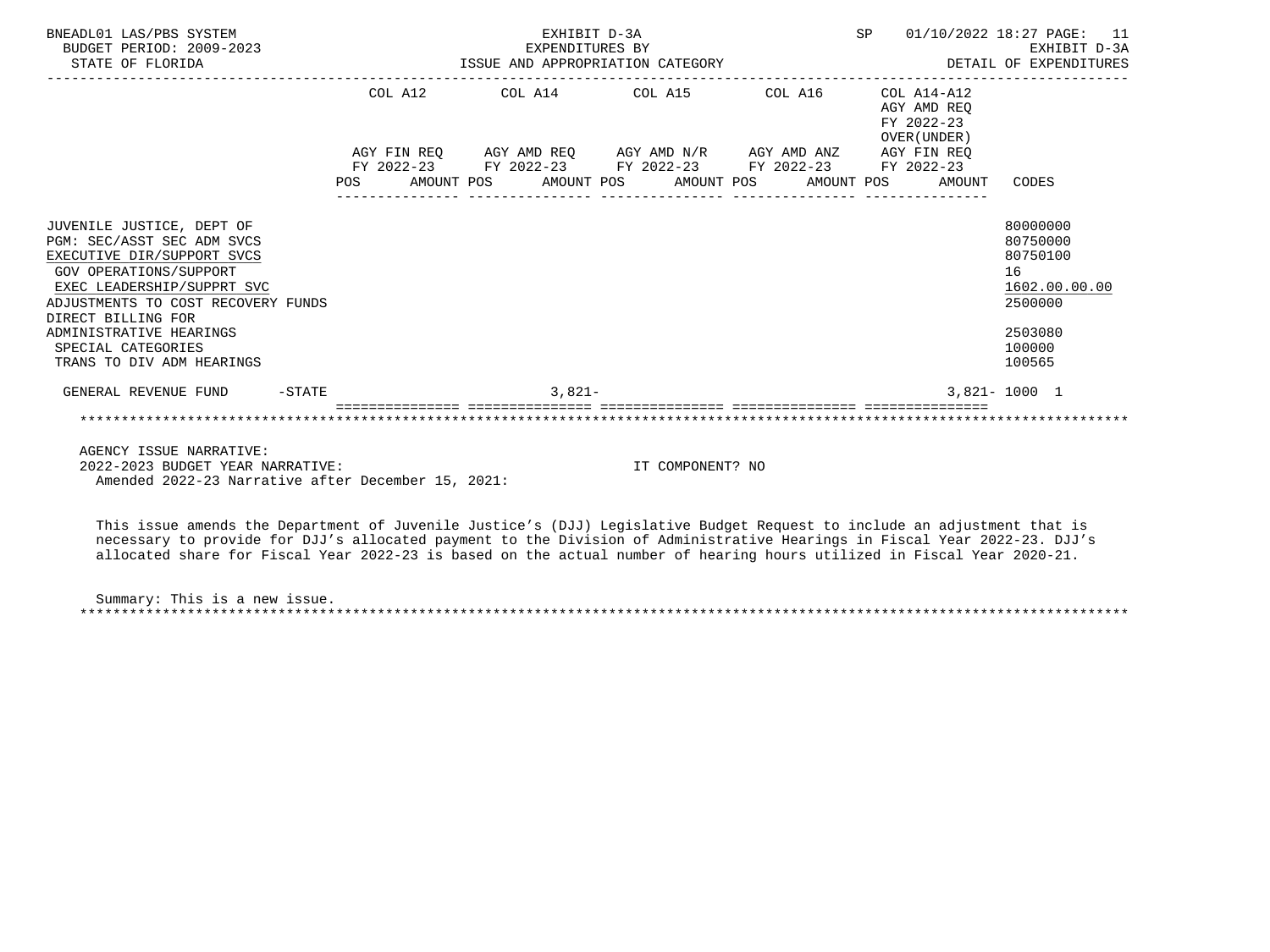| BNEADL01 LAS/PBS SYSTEM<br>BUDGET PERIOD: 2009-2023<br>STATE OF FLORIDA                                                                                                                                                                                                                                                       | EXHIBIT D-3A<br>EXPENDITURES BY<br>ISSUE AND APPROPRIATION CATEGORY |  |  |            |  |                                                                                                                                                                      |  | SP |  | 01/10/2022 18:27 PAGE:<br>12<br>EXHIBIT D-3A<br>DETAIL OF EXPENDITURES |                                                                                                                |
|-------------------------------------------------------------------------------------------------------------------------------------------------------------------------------------------------------------------------------------------------------------------------------------------------------------------------------|---------------------------------------------------------------------|--|--|------------|--|----------------------------------------------------------------------------------------------------------------------------------------------------------------------|--|----|--|------------------------------------------------------------------------|----------------------------------------------------------------------------------------------------------------|
|                                                                                                                                                                                                                                                                                                                               |                                                                     |  |  |            |  | COL A12 COL A14 COL A15 COL A16                                                                                                                                      |  |    |  | COL A14-A12<br>AGY AMD REO<br>FY 2022-23                               |                                                                                                                |
|                                                                                                                                                                                                                                                                                                                               | <b>POS</b>                                                          |  |  |            |  | AGY FIN REQ AGY AMD REQ AGY AMD N/R AGY AMD ANZ AGY FIN REQ<br>FY 2022-23 FY 2022-23 FY 2022-23 FY 2022-23 FY 2022-23<br>AMOUNT POS AMOUNT POS AMOUNT POS AMOUNT POS |  |    |  | OVER (UNDER)<br>AMOUNT                                                 | CODES                                                                                                          |
|                                                                                                                                                                                                                                                                                                                               |                                                                     |  |  |            |  |                                                                                                                                                                      |  |    |  |                                                                        |                                                                                                                |
| JUVENILE JUSTICE, DEPT OF<br>PGM: RESIDENTIAL CORR PRG<br>NON-SECURE RESIDENT COMMIT<br>PUBLIC PROTECTION<br>JUVEN FACILITIES/SERVICES<br>PROMOTE PUBLIC SAFETY AND IMPLEMENT<br>THE JUVENILE JUSTICE ACT OF 1994<br>INCREASED COMPENSATION FOR<br>DEPARTMENT PROVIDER STAFF<br>SPECIAL CATEGORIES<br>G/A-CONTRACTED SERVICES |                                                                     |  |  |            |  |                                                                                                                                                                      |  |    |  |                                                                        | 80000000<br>80800000<br>80800100<br>12 <sup>°</sup><br>1207.00.00.00<br>5000000<br>5002A00<br>100000<br>100778 |
| GENERAL REVENUE FUND -STATE                                                                                                                                                                                                                                                                                                   |                                                                     |  |  | 10,644,903 |  |                                                                                                                                                                      |  |    |  | 10,644,903 1000 1                                                      |                                                                                                                |
|                                                                                                                                                                                                                                                                                                                               |                                                                     |  |  |            |  |                                                                                                                                                                      |  |    |  |                                                                        |                                                                                                                |
| AGENCY ISSUE NARRATIVE:                                                                                                                                                                                                                                                                                                       |                                                                     |  |  |            |  |                                                                                                                                                                      |  |    |  |                                                                        |                                                                                                                |

 2022-2023 BUDGET YEAR NARRATIVE: IT COMPONENT? NO Amended 2022-23 Narrative after December 15, 2021:

#### Request Summary

#### ---------------

 This issue requests additional recurring General Revenue (GR) budget authority in the Non-Secure Residential Commitment budget entity, in the amount of \$10,644,903 in the Grants and Aids (G/A) - Contracted Services appropriation category, to provide for increased costs associated with contracts for provider services due to increases in minimum wage compensation requirements.

#### Background

#### ----------

 In Ballot Year 2020, Florida Amendment Number Two was passed, which raised the minimum wage to \$10 per hour effective September 30, 2021. As part of this amendment, the minimum wage in Florida is scheduled to increase by an additional \$1 per hour each September 30 until the minimum wage reaches \$15 per hour on September 30, 2026. From that point forward, future minimum wage increases will revert to being adjusted annually for inflation. Additionally, the minimum wage for State of Florida employees increased to \$13 per hour effective July 1, 2021.

#### Current Situation

#### -----------------

 The Department of Juvenile Justice (DJJ) contracts with private providers for the operation and management of activities in various programs. Currently, the longest period of time in which a contract can be active is ten years. Private providers are awarded a set amount of funding, which includes funding for provider staff compensation, with which to implement the activities outlined in each contract for juvenile delinquency prevention and rehabilitation services. Because many associated contracts were executed up to ten years prior to the changes in minimum wage requirements, the costs associated with salaries in current contracts are not consistent with these changes, as their cost structures were developed based on wage requirements that have since been materially adjusted.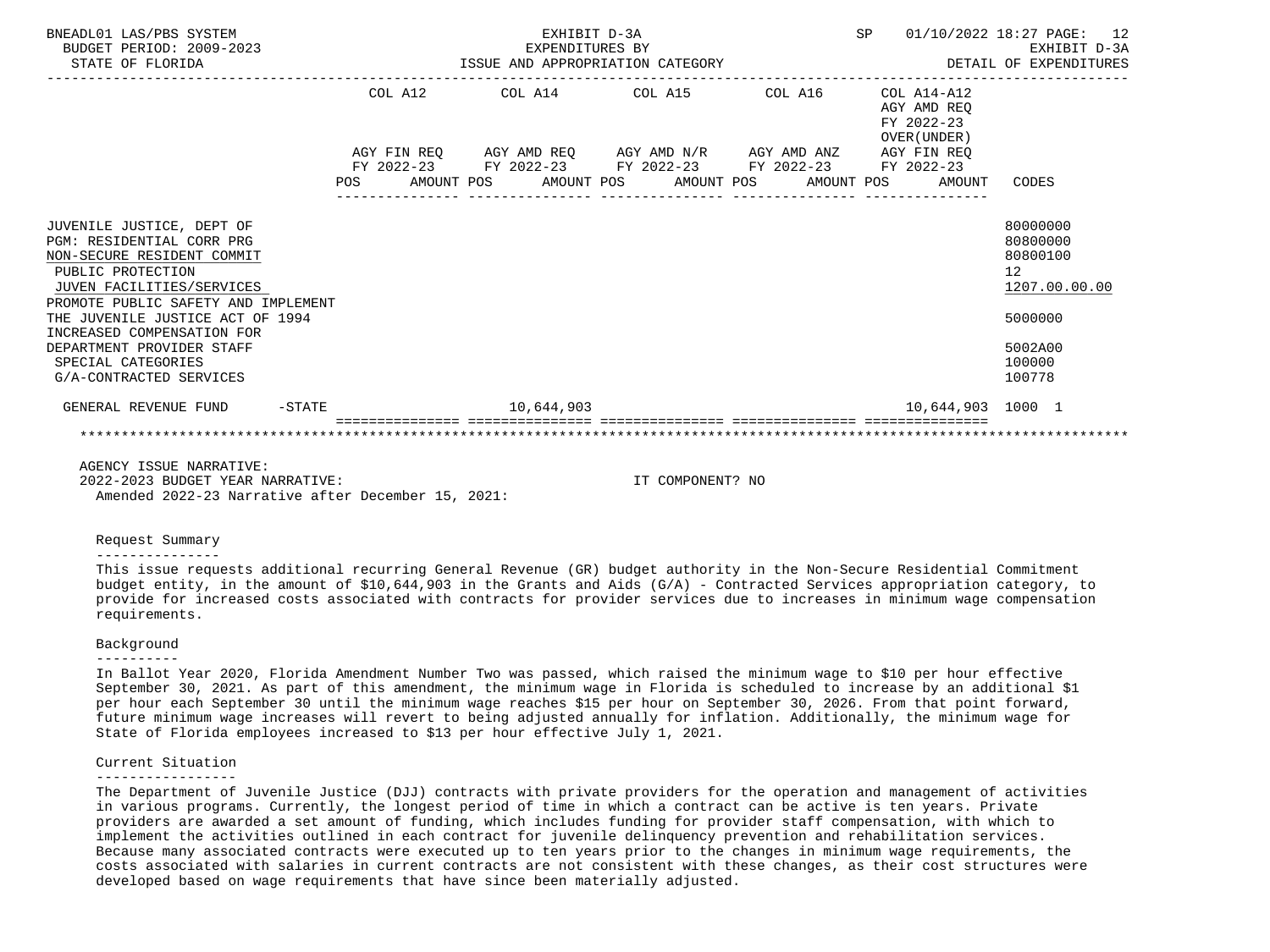| BNEADL01 LAS/PBS SYSTEM<br>BUDGET PERIOD: 2009-2023<br>STATE OF FLORIDA                                                                                                       |                           | EXHIBIT D-3A<br>EXPENDITURES BY<br>ISSUE AND APPROPRIATION CATEGORY | SP                                           | 01/10/2022 18:27 PAGE: 13<br>EXHIBIT D-3A<br>DETAIL OF EXPENDITURES |                                                                   |                                                                      |
|-------------------------------------------------------------------------------------------------------------------------------------------------------------------------------|---------------------------|---------------------------------------------------------------------|----------------------------------------------|---------------------------------------------------------------------|-------------------------------------------------------------------|----------------------------------------------------------------------|
|                                                                                                                                                                               | COL A12                   | COL A14 COL A15 COL A16                                             |                                              |                                                                     | COL A14-A12<br>AGY AMD REO<br>FY 2022-23<br>OVER (UNDER )         |                                                                      |
|                                                                                                                                                                               | AGY FIN REO<br><b>POS</b> | FY 2022-23 FY 2022-23 FY 2022-23 FY 2022-23 FY 2022-23              | AGY AMD REQ      AGY AMD N/R     AGY AMD ANZ |                                                                     | AGY FIN REO<br>AMOUNT POS AMOUNT POS AMOUNT POS AMOUNT POS AMOUNT | CODES                                                                |
| JUVENILE JUSTICE, DEPT OF<br>PGM: RESIDENTIAL CORR PRG<br>NON-SECURE RESIDENT COMMIT<br>PUBLIC PROTECTION<br>JUVEN FACILITIES/SERVICES<br>PROMOTE PUBLIC SAFETY AND IMPLEMENT |                           |                                                                     |                                              |                                                                     |                                                                   | 80000000<br>80800000<br>80800100<br>12 <sup>°</sup><br>1207.00.00.00 |
| THE JUVENILE JUSTICE ACT OF 1994<br>INCREASED COMPENSATION FOR<br>DEPARTMENT PROVIDER STAFF                                                                                   |                           |                                                                     |                                              |                                                                     |                                                                   | 5000000<br>5002A00                                                   |

 Pursuant to instructions received in Agency Addressed Memorandum No. 22-012 from the Executive Office of the Governor. dated September 9, 2021, DJJ conducted a review of minimum wage-related impacts to all respondent contracted providers. Out of a total of 198 anticipated respondents, DJJ received 185 responses from contracted providers, which identified the incremental and cumulative costs associated with addressing each scheduled increase to the minimum wage requirements including cost impacts related to wage compression.

 To address concerns associated with the recruitment and retention of provider staff, the DJJ in collaboration with its contracted providers through the aforementioned exercise, utilized the information received in association with each individual contract and identified a need to address the cost impacts of a \$14 per hour minimum wage and related compression. Additionally, DJJ has attempted to negotiate starting salaries for direct care provider staff via the procurement process.

## Explanation of Costs

--------------------

| Provider                                | Amount     | Category                  | Fund |
|-----------------------------------------|------------|---------------------------|------|
| AMIkids, Inc.                           | 627,457    | G/A - Contracted Services | GR   |
| Aspire Health Partners, Inc.            | 157,284    | G/A - Contracted Services | GR   |
| Gulf Coast Youth Services               | 13,771     | G/A - Contracted Services | GR   |
| Rite of Passage, Inc.                   | 221,874    | G/A - Contracted Services | GR   |
| Sequel TSI of Florida, Inc.             | 4,324,645  | G/A - Contracted Services | GR   |
| TrueCore Behavioral Solutions, LLC      | 1,788,104  | G/A - Contracted Services | GR   |
| Youth Opportunity                       | 1,524,851  | G/A - Contracted Services | GR   |
| Twin Oaks Juvenile Development, Inc.    | 1,986,917  | G/A - Contracted Services | GR   |
| Total Non-Secure Residential Commitment | 10,644,903 | G/A - Contracted Services | GR   |
|                                         |            |                           |      |

## Benefits

--------

 This issue would support the first measure taken to increase compensation associated with staff employed by contracted providers, such that providers are able to better compete in the labor market based upon the duties performed in various juvenile justice programs, which require unique skills to effectively care for youth in their custody. Increased wages will improve contracted provider efforts to recruit and retain a skilled labor pool, which would increase the propensity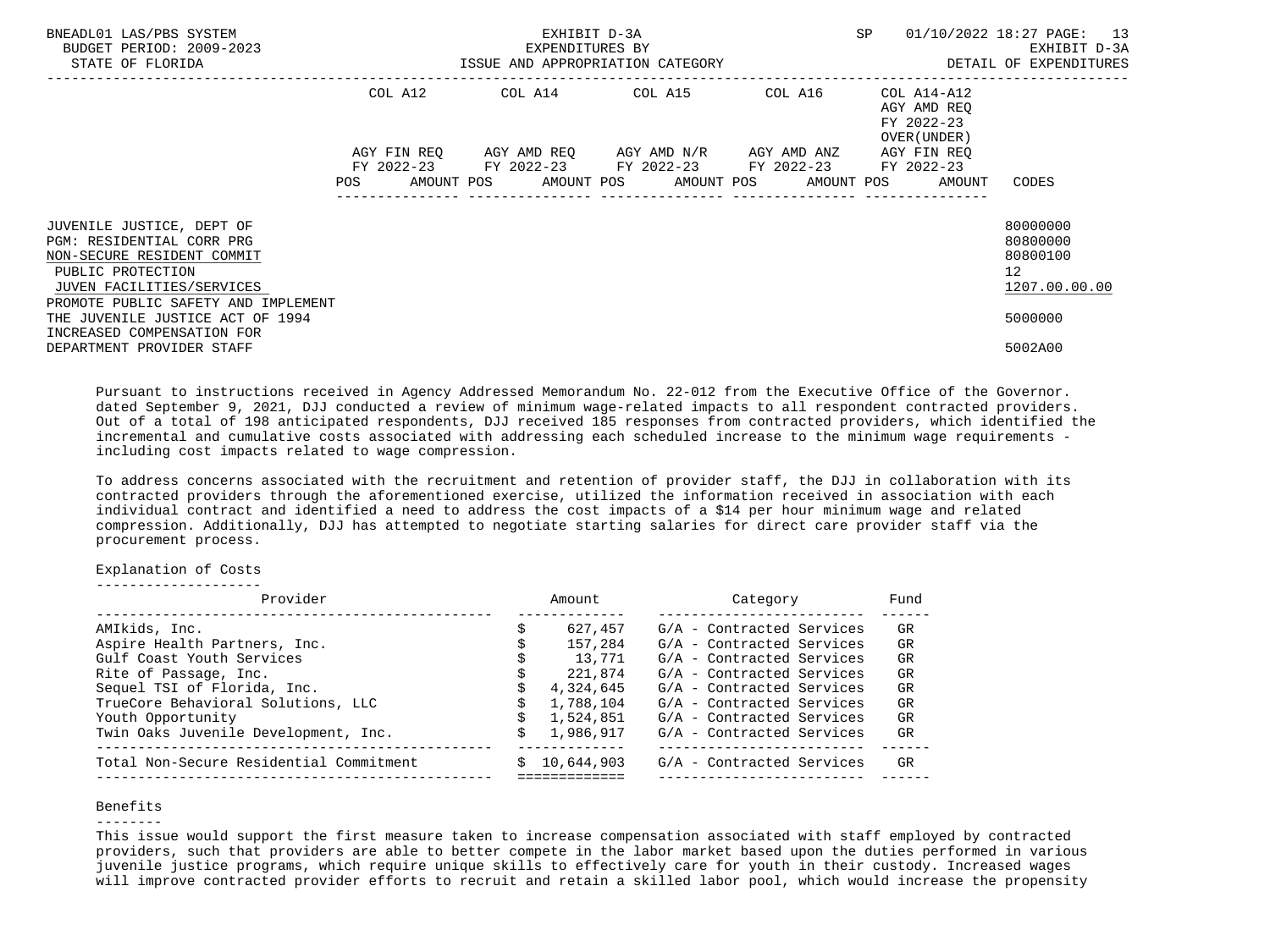| BNEADL01 LAS/PBS SYSTEM<br>BUDGET PERIOD: 2009-2023<br>STATE OF FLORIDA                                                                                                       | EXHIBIT D-3A<br>EXPENDITURES BY<br>ISSUE AND APPROPRIATION CATEGORY <b>Example 20 SETAIL OF EXPENDITURES</b> |  |  |  |  |                                             |  |         |  |                                                                                     | 01/10/2022 18:27 PAGE: 14<br>EXHIBIT D-3A                            |
|-------------------------------------------------------------------------------------------------------------------------------------------------------------------------------|--------------------------------------------------------------------------------------------------------------|--|--|--|--|---------------------------------------------|--|---------|--|-------------------------------------------------------------------------------------|----------------------------------------------------------------------|
|                                                                                                                                                                               |                                                                                                              |  |  |  |  | COL A12 COL A14 COL A15                     |  | COL A16 |  | COL A14-A12<br>AGY AMD REO<br>FY 2022-23<br>OVER (UNDER)                            |                                                                      |
|                                                                                                                                                                               |                                                                                                              |  |  |  |  | FY 2022-23 FY 2022-23 FY 2022-23 FY 2022-23 |  |         |  | AGY FIN REO<br>FY 2022-23<br>POS AMOUNT POS AMOUNT POS AMOUNT POS AMOUNT POS AMOUNT | CODES                                                                |
| JUVENILE JUSTICE, DEPT OF<br>PGM: RESIDENTIAL CORR PRG<br>NON-SECURE RESIDENT COMMIT<br>PUBLIC PROTECTION<br>JUVEN FACILITIES/SERVICES<br>PROMOTE PUBLIC SAFETY AND IMPLEMENT |                                                                                                              |  |  |  |  |                                             |  |         |  |                                                                                     | 80000000<br>80800000<br>80800100<br>12 <sup>7</sup><br>1207.00.00.00 |
| THE JUVENILE JUSTICE ACT OF 1994<br>INCREASED COMPENSATION FOR<br>DEPARTMENT PROVIDER STAFF                                                                                   |                                                                                                              |  |  |  |  |                                             |  |         |  |                                                                                     | 5000000<br>5002A00                                                   |
|                                                                                                                                                                               |                                                                                                              |  |  |  |  |                                             |  |         |  |                                                                                     |                                                                      |

for success and employee retention in juvenile justice programs.

 Please reference companion issues in the Community Supervision, Community Interventions and Services, Secure Residential Commitment, and Delinquency Prevention and Diversion budget entities coded as Issue Number 5002A00.

Long Range Program Plan Reference

---------------------------------

 As outlined in the DJJ's Long Range Program Plan (LRPP), this request will support Goal Number Two, "Enhance Workforce Effectiveness."

Florida Strategic Plan for Economic Development

-----------------------------------------------

- 6.1 Create and sustain vibrant, safe, healthy, and resilient communities that attract workers, residents, businesses, and visitors.
- 6.2 Ensure Floridians in all communities and life stages have opportunities to achieve healthier outcomes and societal contributions.

 Summary: This is a new issue. \*\*\*\*\*\*\*\*\*\*\*\*\*\*\*\*\*\*\*\*\*\*\*\*\*\*\*\*\*\*\*\*\*\*\*\*\*\*\*\*\*\*\*\*\*\*\*\*\*\*\*\*\*\*\*\*\*\*\*\*\*\*\*\*\*\*\*\*\*\*\*\*\*\*\*\*\*\*\*\*\*\*\*\*\*\*\*\*\*\*\*\*\*\*\*\*\*\*\*\*\*\*\*\*\*\*\*\*\*\*\*\*\*\*\*\*\*\*\*\*\*\*\*\*\*\*\*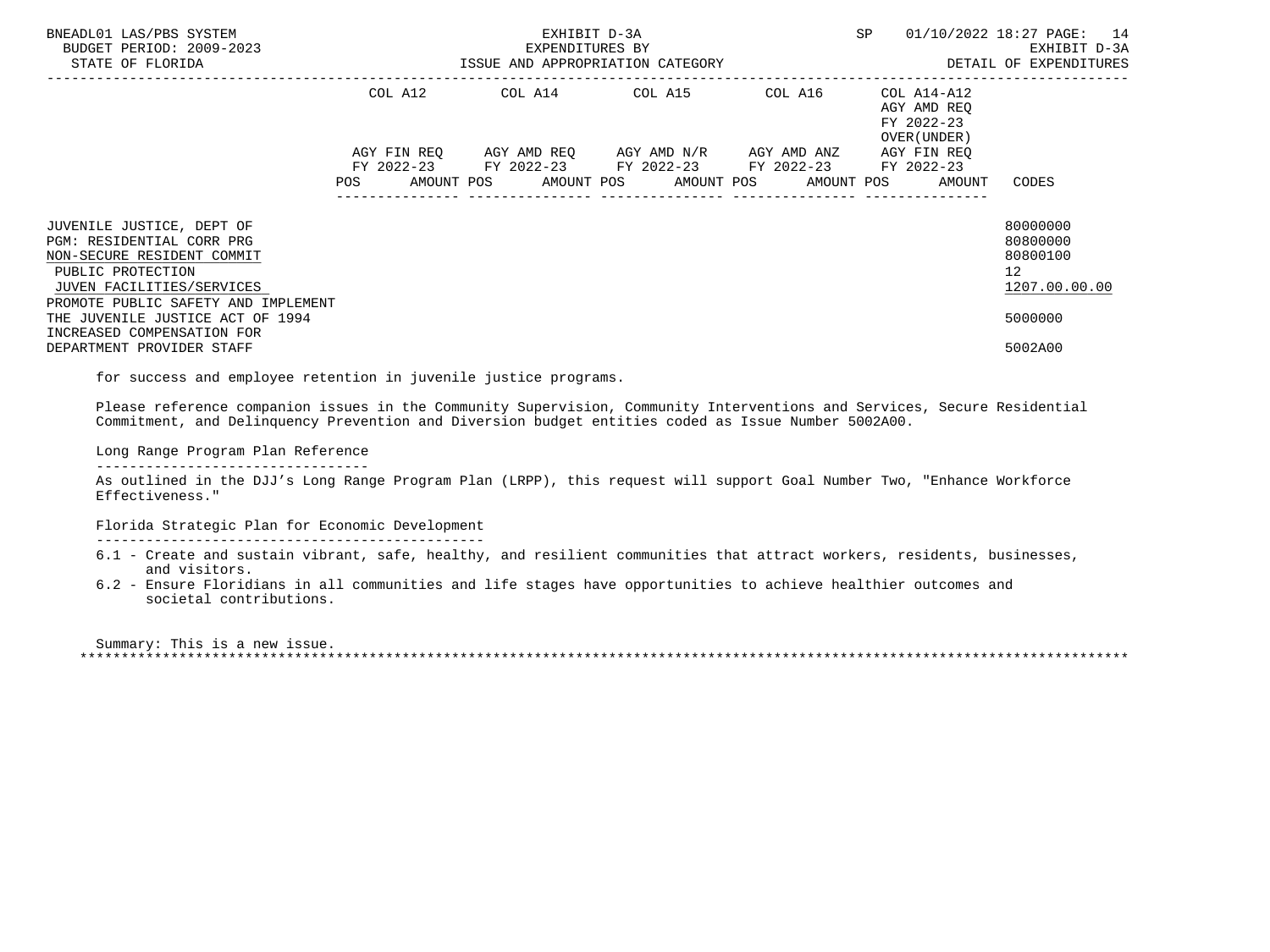| BNEADL01 LAS/PBS SYSTEM<br>BUDGET PERIOD: 2009-2023<br>STATE OF FLORIDA                                                                                                                                                                                   | EXHIBIT D-3A<br>EXPENDITURES BY<br>ISSUE AND APPROPRIATION CATEGORY |                  |  |  |  |  |                                                                                            |  | SP         |  | 01/10/2022 18:27 PAGE: 15<br>EXHIBIT D-3A<br>DETAIL OF EXPENDITURES   |                                                                                                   |  |
|-----------------------------------------------------------------------------------------------------------------------------------------------------------------------------------------------------------------------------------------------------------|---------------------------------------------------------------------|------------------|--|--|--|--|--------------------------------------------------------------------------------------------|--|------------|--|-----------------------------------------------------------------------|---------------------------------------------------------------------------------------------------|--|
|                                                                                                                                                                                                                                                           | COL A12                                                             |                  |  |  |  |  | COL A14 COL A15 COL A16                                                                    |  |            |  | COL A14-A12<br>AGY AMD REO<br>FY 2022-23<br>OVER (UNDER)              |                                                                                                   |  |
|                                                                                                                                                                                                                                                           | POS                                                                 |                  |  |  |  |  | FY 2022-23 FY 2022-23 FY 2022-23 FY 2022-23 FY 2022-23<br>AMOUNT POS AMOUNT POS AMOUNT POS |  | AMOUNT POS |  | AGY FIN REQ AGY AMD REQ AGY AMD N/R AGY AMD ANZ AGY FIN REQ<br>AMOUNT | CODES                                                                                             |  |
| JUVENILE JUSTICE, DEPT OF<br>PGM: RESIDENTIAL CORR PRG<br>NON-SECURE RESIDENT COMMIT<br>PUBLIC PROTECTION<br>JUVEN FACILITIES/SERVICES<br>CAPITAL IMPROVEMENT PLAN<br>DEFERRED BUILDING MAINTENANCE<br>FIXED CAPITAL OUTLAY<br>DJJ MAIN/REPAIR-STATE BLDG |                                                                     |                  |  |  |  |  |                                                                                            |  |            |  |                                                                       | 80000000<br>80800000<br>80800100<br>12<br>1207.00.00.00<br>9900000<br>990Z000<br>080000<br>080410 |  |
| GENERAL REVENUE FUND                                                                                                                                                                                                                                      |                                                                     | -STATE 7,048,060 |  |  |  |  |                                                                                            |  |            |  | 7,048,060-1000 1                                                      |                                                                                                   |  |
|                                                                                                                                                                                                                                                           |                                                                     |                  |  |  |  |  |                                                                                            |  |            |  |                                                                       |                                                                                                   |  |

AGENCY NARRATIVE:

 2022-2023 BUDGET YEAR NARRATIVE: DJJ MAIN/REPAIR-STATE BLDG IT COMPONENT? NO Request Summary

---------------

 This issue requests Fixed Capital Outlay budget authority in the Non-Secure Residential Commitment budget entity, in the amount of \$7,048,060 from the General Revenue Fund (GR), to provide for deferred building maintenance related to projects at multiple facilities associated with the Plumbing, Roof, Building Envelope, and Special building system groups and the Life Safety code and licensure correction group.

## Plumbing Projects:

 This issue includes a request for budget authority to support Americans with Disabilities Act (ADA) projects at nine facilities, located in Columbia, St. Johns, Escambia, Duval, Okaloosa, Marion, Miami-Dade, Orange, and Madison Counties, for renovation of bathrooms and showers. These projects will result in the replacement of shower stalls, tiles, plumbing, and fixtures and will ensure ADA compliance.

#### Roof Projects:

 This issue includes a request for budget authority to provide for the replacement of an old, worn, and leaking roof at one facility, located in Marion County.

Building Envelope Projects:

 This issue includes a request for budget authority to provide for the replacement of a total of 335 secure doors, frames, and locks at eight facilities, located in Pinellas, St. Johns, Duval, Alachua, Broward, Marion, Okaloosa, and Escambia Counties.

Special Projects:

 This issue includes a request for budget authority to provide for the replacement of the closed caption television system, along with the replacement of the Master Control Room, at one facility located in St. Johns County.

# Life Safety Projects:

 This issue includes a request for budget authority to provide for the installation of fire suppression sprinkler systems at seven facilities, located in Duval, Marion, Miami-Dade, Hamilton, Polk, Alachua, and Union Counties. A fire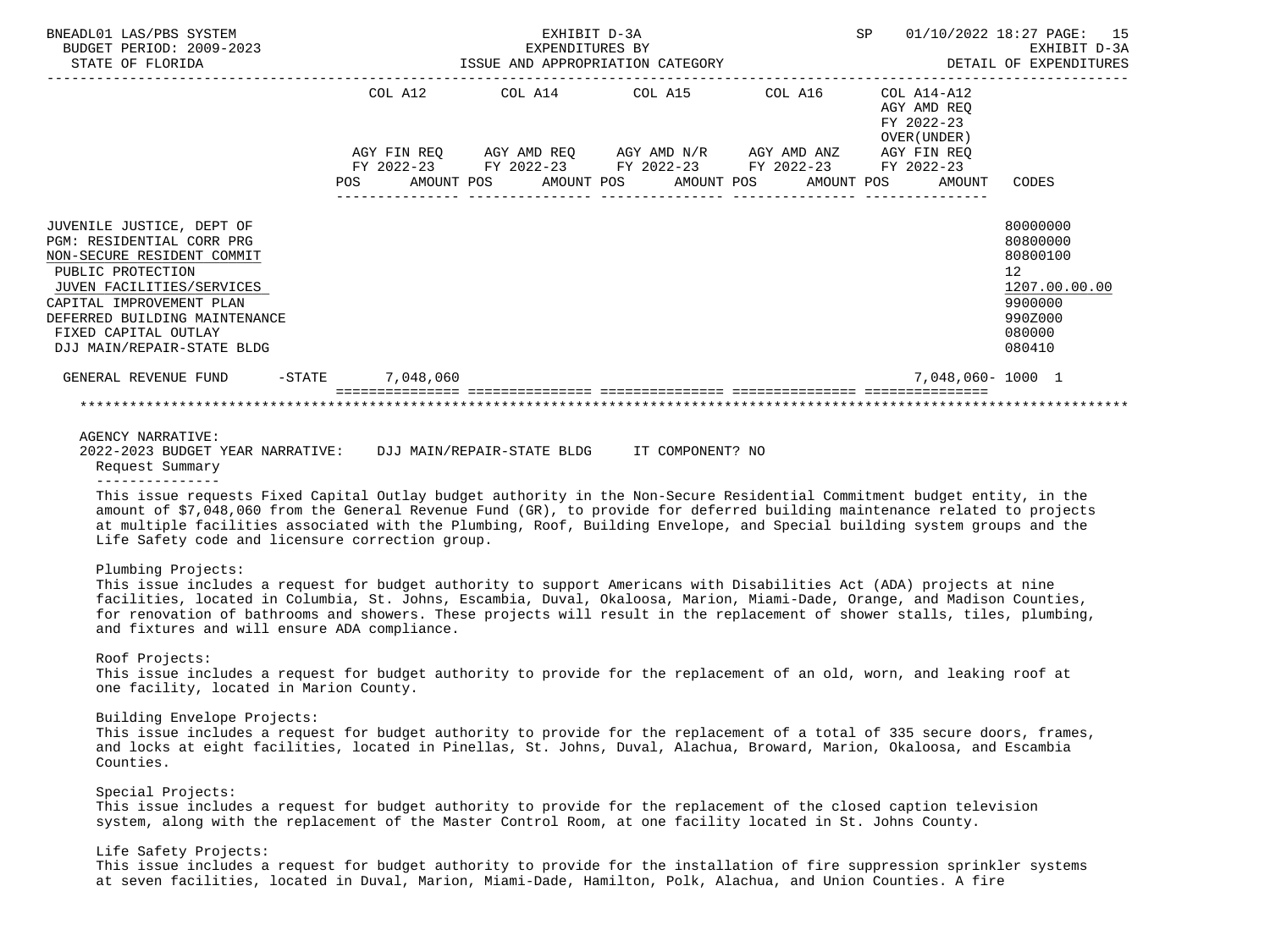| BNEADL01 LAS/PBS SYSTEM<br>BUDGET PERIOD: 2009-2023<br>STATE OF FLORIDA                                                                                                                             |                    | EXHIBIT D-3A<br>EXPENDITURES BY<br>ISSUE AND APPROPRIATION CATEGORY | SP                                                                                         | 01/10/2022 18:27 PAGE: 16<br>EXHIBIT D-3A<br>DETAIL OF EXPENDITURES |                                            |                                                                                            |
|-----------------------------------------------------------------------------------------------------------------------------------------------------------------------------------------------------|--------------------|---------------------------------------------------------------------|--------------------------------------------------------------------------------------------|---------------------------------------------------------------------|--------------------------------------------|--------------------------------------------------------------------------------------------|
|                                                                                                                                                                                                     | COL A12            |                                                                     |                                                                                            |                                                                     | AGY AMD REO<br>FY 2022-23<br>OVER (UNDER ) |                                                                                            |
|                                                                                                                                                                                                     | AGY FIN REO        |                                                                     | AGY AMD REO      AGY AMD N/R      AGY AMD ANZ                                              |                                                                     | AGY FIN REO                                |                                                                                            |
|                                                                                                                                                                                                     | AMOUNT POS<br>POS. |                                                                     | FY 2022-23 FY 2022-23 FY 2022-23 FY 2022-23 FY 2022-23<br>AMOUNT POS AMOUNT POS AMOUNT POS |                                                                     | AMOUNT                                     | CODES                                                                                      |
| JUVENILE JUSTICE, DEPT OF<br>PGM: RESIDENTIAL CORR PRG<br>NON-SECURE RESIDENT COMMIT<br>PUBLIC PROTECTION<br>JUVEN FACILITIES/SERVICES<br>CAPITAL IMPROVEMENT PLAN<br>DEFERRED BUILDING MAINTENANCE |                    |                                                                     |                                                                                            |                                                                     |                                            | 80000000<br>80800000<br>80800100<br>12 <sup>°</sup><br>1207.00.00.00<br>9900000<br>990Z000 |

 suppression sprinkler system was not installed when these facilities were originally built. These facilities house youth throughout the year, and in the event of a fire, sprinkler systems will provide for a safer environment by reducing the time it would take to extinguish the flames. If funded, these systems would be designed by a licensed engineer approved by the State Fire Marshal's Office, and this project would not require additional staffing resources as it would be managed by existing DJJ personnel.

Explanation of Costs

--------------------

| System      | Description                                   | <b>DMS</b><br>Building | County     | Amount        | Fund |
|-------------|-----------------------------------------------|------------------------|------------|---------------|------|
| Plumbing    | ADA Renovation - Bathroom/Showers             | 4127                   | Columbia   | 275,000       | GR   |
| Plumbing    | ADA Renovation - Bathroom/Showers             | 4611                   | St. Johns  | \$<br>350,000 | GR   |
| Plumbing    | ADA Renovation - Bathroom/Showers             | 4144                   | Escambia   | 275,000       | GR   |
| Plumbing    | ADA Renovation - Bathroom/Showers             | 4363                   | Duval      | 275,000       | GR   |
| Plumbing    | ADA Renovation - Bathroom/Showers             | 4146                   | Okaloosa   | 167,735       | GR   |
| Plumbing    | ADA Renovation - Bathroom/Showers             | 4370                   | Marion     | 275,000       | GR   |
| Plumbing    | ADA Renovation - Bathroom/Showers             | 2309                   | Miami-Dade | 265,000       | GR   |
| Plumbing    | ADA Renovation - Bathroom/Showers             | N/A                    | Orange     | 295,000       | GR   |
| Plumbing    | ADA Renovation - Bathroom/Showers             | N/A                    | Madison    | 75,000        | GR   |
| Roof        | Roof Replacement                              | 4370                   | Marion     | 407,000       | GR   |
| Envelope    | Replace Secure Doors, Frames, and Locks (85)  | 4189                   | Pinellas   | 388,790       | GR   |
| Envelope    | Replace Secure Doors, Frames, and Locks (152) | 4615                   | St. Johns  | 695,248       | GR   |
| Envelope    | Replace Secure Doors, Frames, and Locks (14)  | 4363                   | Duval      | 64,889        | GR   |
| Envelope    | Replace Secure Doors, Frames, and Locks (28)  | 0235                   | Alachua    | 129,779       | GR   |
| Envelope    | Replace Secure Doors, Frames, and Locks (14)  | 0634                   | Broward    | 64,889        | GR   |
| Envelope    | Replace Secure Doors, Frames, and Locks (16)  | 4370                   | Marion     | 74,159        | GR   |
| Envelope    | Replace Secure Doors, Frames, and Locks (14)  | 4146                   | Okaloosa   | 54,000        | GR   |
| Envelope    | Replace Secure Doors, Frames, and Locks (12)  | 4144                   | Escambia   | 55,619        | GR   |
| Special     | Upgrade Closed Caption Television System      | 4615                   | St. Johns  | 455,000       | GR   |
| Life Safety | Install Fire Suppression Sprinkler System     | 4363                   | Duval      | 225,000       | GR   |
| Life Safety | Install Fire Suppression Sprinkler System     | 4370                   | Marion     | 645,176       | GR   |
| Life Safety | Install Fire Suppression Sprinkler System     | 2309                   | Miami-Dade | 257,336       | GR   |
| Life Safety | Install Fire Suppression Sprinkler System     | 4166                   | Hamilton   | 475,400       | GR   |
| Life Safety | Install Fire Suppression Sprinkler System     | 4623                   | Polk       | 285,920       | GR   |
| Life Safety | Install Fire Suppression Sprinkler System     | 0235                   | Alachua    | 250,000       | GR   |
| Life Safety | Install Fire Suppression Sprinkler System     | N/A                    | Union      | 267,120       | GR   |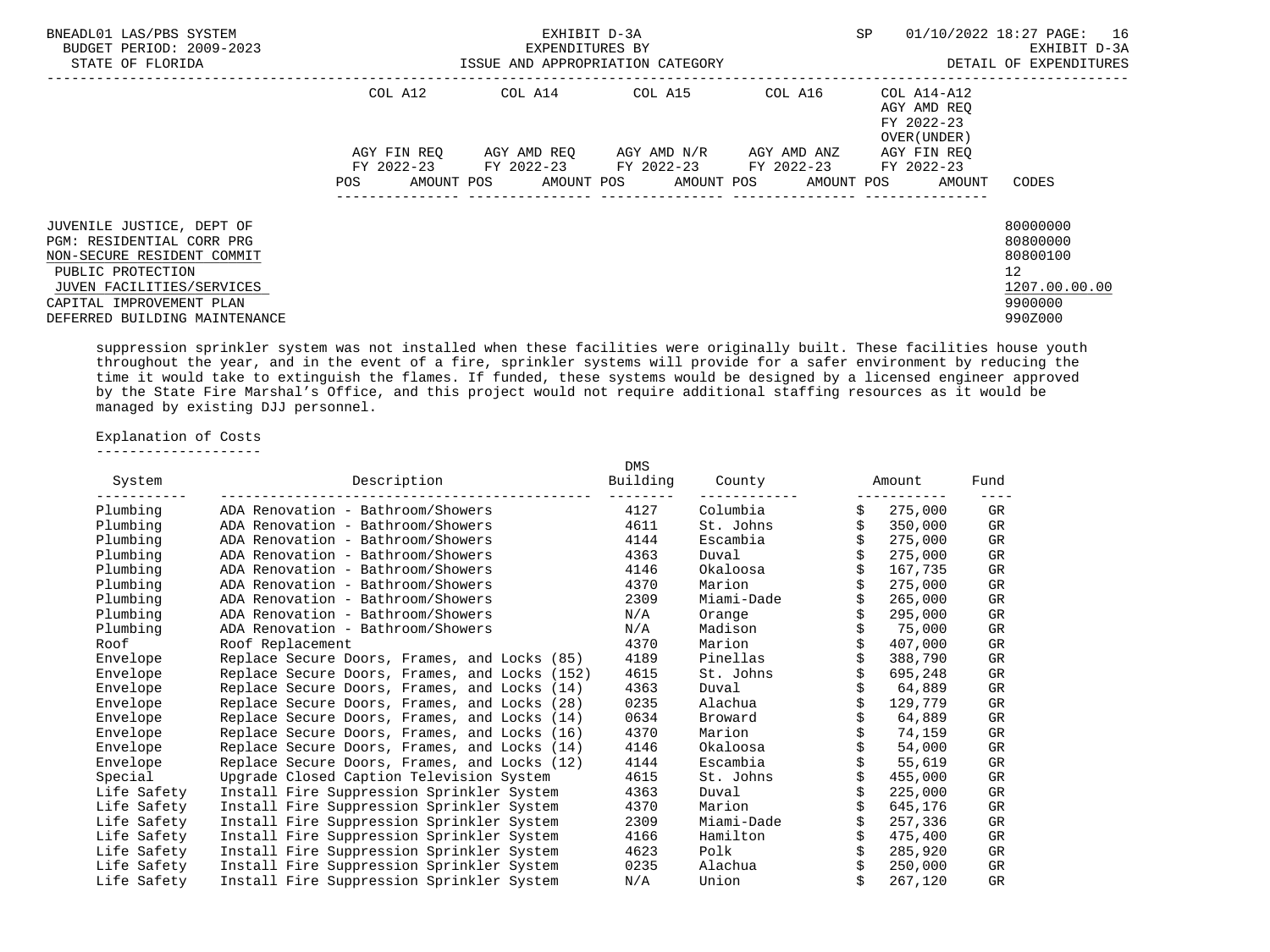| BNEADL01 LAS/PBS SYSTEM<br>BUDGET PERIOD: 2009-2023                                                                                                                                                  |                                                 | EXHIBIT D-3A<br>EXPENDITURES BY |                                                                                                                                                        |                                                     | SP 01/10/2022 18:27 PAGE: 17<br>EXHIBIT D-3A                                  |
|------------------------------------------------------------------------------------------------------------------------------------------------------------------------------------------------------|-------------------------------------------------|---------------------------------|--------------------------------------------------------------------------------------------------------------------------------------------------------|-----------------------------------------------------|-------------------------------------------------------------------------------|
|                                                                                                                                                                                                      | POS AMOUNT POS AMOUNT POS AMOUNT POS AMOUNT POS |                                 | COL A12 COL A14 COL A15 COL A16 COL A14-A12<br>AGY FIN REQ AGY AMD REQ AGY AMD N/R AGY AMD ANZ AGY FIN REQ FIN REQ AGY AMD N/R AGY AMD ANZ AGY FIN REQ | AGY AMD REO<br>FY 2022-23<br>OVER (UNDER)<br>AMOUNT | CODES                                                                         |
| JUVENILE JUSTICE, DEPT OF<br>PGM: RESIDENTIAL CORR PRG<br>NON-SECURE RESIDENT COMMIT<br>PUBLIC PROTECTION<br>JUVEN FACILITIES/SERVICES<br>CAPITAL IMPROVEMENT PLAN<br>DEFERRED BUILDING MAINTENANCE  |                                                 |                                 |                                                                                                                                                        |                                                     | 80000000<br>80800000<br>80800100<br>12<br>1207.00.00.00<br>9900000<br>990Z000 |
|                                                                                                                                                                                                      |                                                 |                                 |                                                                                                                                                        |                                                     |                                                                               |
| Long Range Program Plan Reference                                                                                                                                                                    |                                                 |                                 |                                                                                                                                                        |                                                     |                                                                               |
| ----------------------------------<br>As outlined in the Department of Juvenile Justice's Long Range Program Plan (LRPP), this request will support Goal Number<br>Five, "Provide Optimal Services." |                                                 |                                 |                                                                                                                                                        |                                                     |                                                                               |
| Florida Strategic Plan for Economic Development                                                                                                                                                      |                                                 |                                 |                                                                                                                                                        |                                                     |                                                                               |
| 6.1 - Create and sustain vibrant, safe, healthy, and resilient communities that attract workers, residents, businesses,<br>and visitors.                                                             |                                                 |                                 |                                                                                                                                                        |                                                     |                                                                               |
| Amended 2022-23 Narrative after December 15, 2021:                                                                                                                                                   |                                                 |                                 |                                                                                                                                                        |                                                     |                                                                               |
| Summary: This issue is withdrawn from consideration.                                                                                                                                                 |                                                 |                                 |                                                                                                                                                        |                                                     |                                                                               |
| TOTAL: JUVEN FACILITIES/SERVICES                                                                                                                                                                     |                                                 |                                 |                                                                                                                                                        |                                                     | 1207.00.00.00                                                                 |
| BY FUND TYPE<br>GENERAL REVENUE FUND 7,048,060 10,644,903                                                                                                                                            |                                                 |                                 |                                                                                                                                                        | 3,596,843 1000                                      |                                                                               |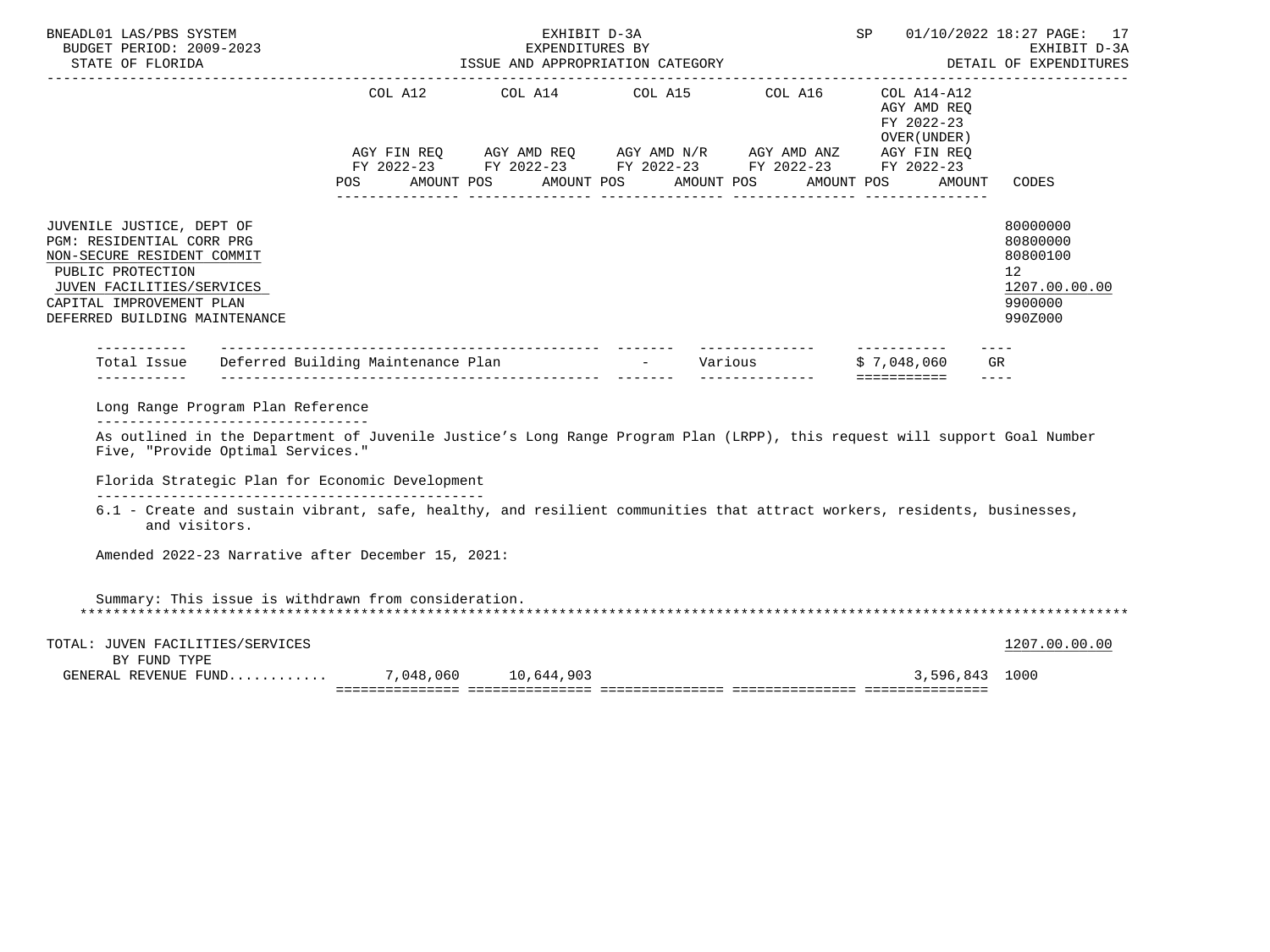| BNEADL01 LAS/PBS SYSTEM<br>BUDGET PERIOD: 2009-2023<br>STATE OF FLORIDA                                                                                                                                                                                                                                                      |  | EXHIBIT D-3A | SP 01/10/2022 18:27 PAGE: 18                                                                                                                                             |  |                                           |                                                                                                                |
|------------------------------------------------------------------------------------------------------------------------------------------------------------------------------------------------------------------------------------------------------------------------------------------------------------------------------|--|--------------|--------------------------------------------------------------------------------------------------------------------------------------------------------------------------|--|-------------------------------------------|----------------------------------------------------------------------------------------------------------------|
|                                                                                                                                                                                                                                                                                                                              |  |              | $COL A12$ $COL A14$ $COL A15$ $COL A16$ $COL A14-A12$                                                                                                                    |  | AGY AMD REO<br>FY 2022-23<br>OVER (UNDER) |                                                                                                                |
|                                                                                                                                                                                                                                                                                                                              |  |              | AGY FIN REQ AGY AMD REQ AGY AMD N/R AGY AMD ANZ AGY FIN REQ<br>FY 2022-23 FY 2022-23 FY 2022-23 FY 2022-23 FY 2022-23<br>POS AMOUNT POS AMOUNT POS AMOUNT POS AMOUNT POS |  | AMOUNT                                    | CODES                                                                                                          |
| JUVENILE JUSTICE, DEPT OF<br>PGM: RESIDENTIAL CORR PRG<br>SECURE RESIDENTIAL COMMIT<br>PUBLIC PROTECTION<br>JUVEN FACILITIES/SERVICES<br>PROMOTE PUBLIC SAFETY AND IMPLEMENT<br>THE JUVENILE JUSTICE ACT OF 1994<br>INCREASED COMPENSATION FOR<br>DEPARTMENT PROVIDER STAFF<br>SPECIAL CATEGORIES<br>G/A-CONTRACTED SERVICES |  |              |                                                                                                                                                                          |  |                                           | 80000000<br>80800000<br>80800200<br>12 <sup>°</sup><br>1207.00.00.00<br>5000000<br>5002A00<br>100000<br>100778 |
| GENERAL REVENUE FUND -STATE                                                                                                                                                                                                                                                                                                  |  | 6,956,041    |                                                                                                                                                                          |  | 6,956,041 1000 1                          |                                                                                                                |
|                                                                                                                                                                                                                                                                                                                              |  |              |                                                                                                                                                                          |  |                                           |                                                                                                                |
| AGENCY ISSUE NARRATIVE:                                                                                                                                                                                                                                                                                                      |  |              |                                                                                                                                                                          |  |                                           |                                                                                                                |

 2022-2023 BUDGET YEAR NARRATIVE: IT COMPONENT? NO Amended 2022-23 Narrative after December 15, 2021:

#### Request Summary

#### ---------------

 This issue requests additional recurring General Revenue (GR) budget authority in the Secure Residential Commitment budget entity, in the amount of \$6,956,041 in the Grants and Aids (G/A) - Contracted Services appropriation category, to provide for increased costs associated with contracts for provider services due to increases in minimum wage compensation requirements.

#### Background

#### ----------

 In Ballot Year 2020, Florida Amendment Number Two was passed, which raised the minimum wage to \$10 per hour effective September 30, 2021. As part of this amendment, the minimum wage in Florida is scheduled to increase by an additional \$1 per hour each September 30 until the minimum wage reaches \$15 per hour on September 30, 2026. From that point forward, future minimum wage increases will revert to being adjusted annually for inflation. Additionally, the minimum wage for State of Florida employees increased to \$13 per hour effective July 1, 2021.

## Current Situation

#### -----------------

 The Department of Juvenile Justice (DJJ) contracts with private providers for the operation and management of activities in various programs. Currently, the longest period of time in which a contract can be active is ten years. Private providers are awarded a set amount of funding, which includes funding for provider staff compensation, with which to implement the activities outlined in each contract for juvenile delinquency prevention and rehabilitation services. Because many associated contracts were executed up to ten years prior to the changes in minimum wage requirements, the costs associated with salaries in current contracts are not consistent with these changes, as their cost structures were developed based on wage requirements that have since been materially adjusted.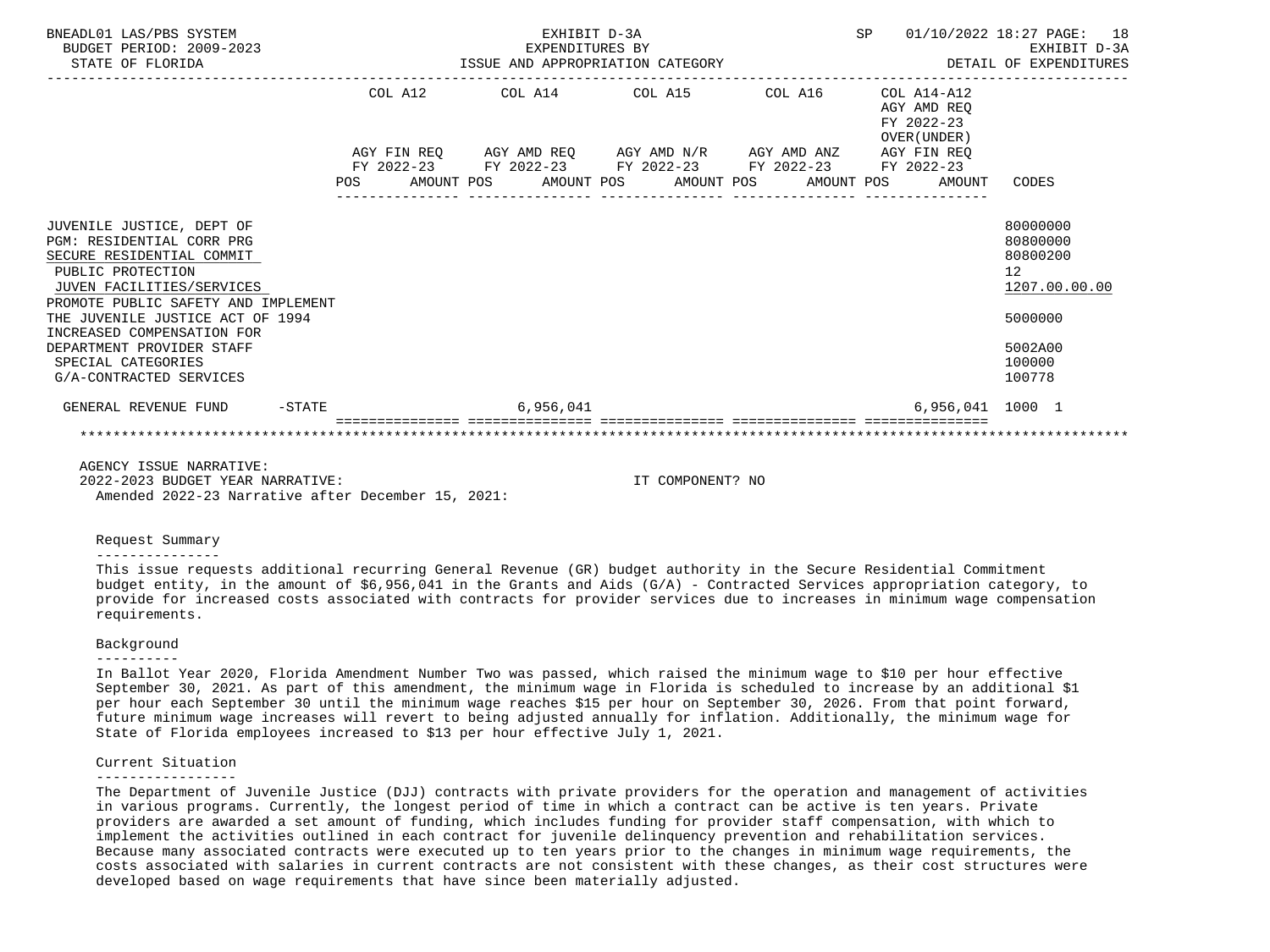| BNEADL01 LAS/PBS SYSTEM<br>BUDGET PERIOD: 2009-2023<br>STATE OF FLORIDA                                                                                                      |                           | EXHIBIT D-3A<br>EXPENDITURES BY<br>ISSUE AND APPROPRIATION CATEGORY | SP 01/10/2022 18:27 PAGE: 19                                                                  | EXHIBIT D-3A<br>DETAIL OF EXPENDITURES |                                                                   |                                                                      |
|------------------------------------------------------------------------------------------------------------------------------------------------------------------------------|---------------------------|---------------------------------------------------------------------|-----------------------------------------------------------------------------------------------|----------------------------------------|-------------------------------------------------------------------|----------------------------------------------------------------------|
|                                                                                                                                                                              | COL A12                   |                                                                     |                                                                                               |                                        | AGY AMD REO<br>FY 2022-23<br>OVER (UNDER)                         |                                                                      |
|                                                                                                                                                                              | AGY FIN REO<br><b>POS</b> |                                                                     | AGY AMD REO AGY AMD N/R AGY AMD ANZ<br>FY 2022-23 FY 2022-23 FY 2022-23 FY 2022-23 FY 2022-23 |                                        | AGY FIN REO<br>AMOUNT POS AMOUNT POS AMOUNT POS AMOUNT POS AMOUNT | CODES                                                                |
| JUVENILE JUSTICE, DEPT OF<br>PGM: RESIDENTIAL CORR PRG<br>SECURE RESIDENTIAL COMMIT<br>PUBLIC PROTECTION<br>JUVEN FACILITIES/SERVICES<br>PROMOTE PUBLIC SAFETY AND IMPLEMENT |                           |                                                                     |                                                                                               |                                        |                                                                   | 80000000<br>80800000<br>80800200<br>12 <sup>7</sup><br>1207.00.00.00 |
| THE JUVENILE JUSTICE ACT OF 1994<br>INCREASED COMPENSATION FOR<br>DEPARTMENT PROVIDER STAFF                                                                                  |                           |                                                                     |                                                                                               |                                        |                                                                   | 5000000<br>5002A00                                                   |

 Pursuant to instructions received in Agency Addressed Memorandum No. 22-012 from the Executive Office of the Governor. dated September 9, 2021, DJJ conducted a review of minimum wage-related impacts to all respondent contracted providers. Out of a total of 198 anticipated respondents, DJJ received 185 responses from contracted providers, which identified the incremental and cumulative costs associated with addressing each scheduled increase to the minimum wage requirements including cost impacts related to wage compression.

 To address concerns associated with the recruitment and retention of provider staff, the DJJ in collaboration with its contracted providers through the aforementioned exercise, utilized the information received in association with each individual contract and identified a need to address the cost impacts of a \$14 per hour minimum wage and related compression. Additionally, DJJ has attempted to negotiate starting salaries for direct care provider staff via the procurement process.

Explanation of Costs

|  |  |  |  | -------------------- |  |  |  |  |  |  |
|--|--|--|--|----------------------|--|--|--|--|--|--|
|  |  |  |  |                      |  |  |  |  |  |  |

| Provider                                                                                                        | Amount                                              | Category                                                                                                         | Fund                 |
|-----------------------------------------------------------------------------------------------------------------|-----------------------------------------------------|------------------------------------------------------------------------------------------------------------------|----------------------|
| Rite of Passage, Inc.<br>Sequel TSI of Florida, Inc.<br>TrueCore Behavioral Solutions, LLC<br>Youth Opportunity | 74.311<br>\$2,624,497<br>\$1,315,283<br>\$2.941.950 | G/A - Contracted Services<br>G/A - Contracted Services<br>G/A - Contracted Services<br>G/A - Contracted Services | GR<br>GR<br>GR<br>GR |
| Total Non-Secure Residential Commitment                                                                         | \$6.956.041                                         | G/A - Contracted Services                                                                                        | GR                   |

# Benefits

--------

 This issue would support the first measure taken to increase compensation associated with staff employed by contracted providers, such that providers are able to better compete in the labor market based upon the duties performed in various juvenile justice programs, which require unique skills to effectively care for youth in their custody. Increased wages will improve contracted provider efforts to recruit and retain a skilled labor pool, which would increase the propensity for success and employee retention in juvenile justice programs.

 Please reference companion issues in the Community Supervision, Community Interventions and Services, Non-Secure Residential Commitment, and Delinquency Prevention and Diversion budget entities coded as Issue Number 5002A00.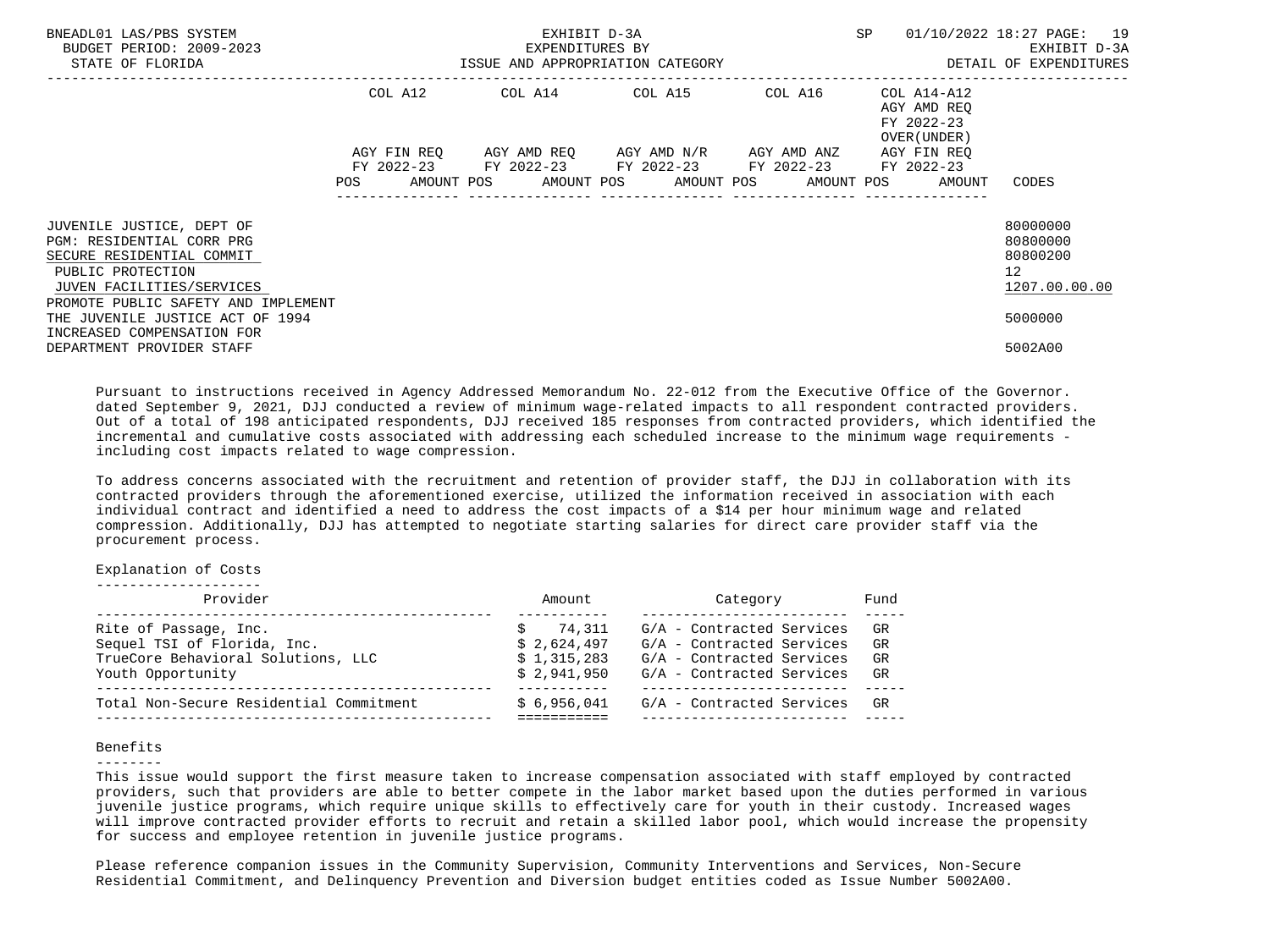| BNEADL01 LAS/PBS SYSTEM<br>BUDGET PERIOD: 2009-2023                                                                                                                                                                                                                                                                                                                                           |            | EXHIBIT D-3A<br>EXPENDITURES BY               |                  |                                                                                                                                                   | SP                                                                  | 01/10/2022 18:27 PAGE:<br>-20<br>EXHIBIT D-3A                                 |
|-----------------------------------------------------------------------------------------------------------------------------------------------------------------------------------------------------------------------------------------------------------------------------------------------------------------------------------------------------------------------------------------------|------------|-----------------------------------------------|------------------|---------------------------------------------------------------------------------------------------------------------------------------------------|---------------------------------------------------------------------|-------------------------------------------------------------------------------|
| STATE OF FLORIDA                                                                                                                                                                                                                                                                                                                                                                              |            | ISSUE AND APPROPRIATION CATEGORY              |                  |                                                                                                                                                   |                                                                     | DETAIL OF EXPENDITURES<br>. <u>.</u>                                          |
|                                                                                                                                                                                                                                                                                                                                                                                               | <b>POS</b> | COL A12 COL A14 COL A15 COL A16<br>AMOUNT POS | AMOUNT POS       | AGY FIN REQ AGY AMD REQ AGY AMD N/R AGY AMD ANZ AGY FIN REQ<br>FY 2022-23 FY 2022-23 FY 2022-23 FY 2022-23 FY 2022-23<br>AMOUNT POS<br>AMOUNT POS | COL A14-A12<br>AGY AMD REO<br>FY 2022-23<br>OVER (UNDER )<br>AMOUNT | CODES                                                                         |
| JUVENILE JUSTICE, DEPT OF<br>PGM: RESIDENTIAL CORR PRG<br>SECURE RESIDENTIAL COMMIT<br>PUBLIC PROTECTION<br>JUVEN FACILITIES/SERVICES<br>PROMOTE PUBLIC SAFETY AND IMPLEMENT<br>THE JUVENILE JUSTICE ACT OF 1994<br>INCREASED COMPENSATION FOR<br>DEPARTMENT PROVIDER STAFF                                                                                                                   |            |                                               |                  |                                                                                                                                                   |                                                                     | 80000000<br>80800000<br>80800200<br>12<br>1207.00.00.00<br>5000000<br>5002A00 |
| Long Range Program Plan Reference                                                                                                                                                                                                                                                                                                                                                             |            |                                               |                  |                                                                                                                                                   |                                                                     |                                                                               |
| Effectiveness."<br>Florida Strategic Plan for Economic Development<br>6.1 - Create and sustain vibrant, safe, healthy, and resilient communities that attract workers, residents, businesses,<br>and visitors.<br>6.2 - Ensure Floridians in all communities and life stages have opportunities to achieve healthier outcomes and<br>societal contributions.                                  |            |                                               |                  |                                                                                                                                                   |                                                                     |                                                                               |
| Summary: This is a new issue.                                                                                                                                                                                                                                                                                                                                                                 |            |                                               |                  |                                                                                                                                                   |                                                                     |                                                                               |
| CAPITAL IMPROVEMENT PLAN<br>DEFERRED BUILDING MAINTENANCE<br>FIXED CAPITAL OUTLAY<br>DJJ MAIN/REPAIR-STATE BLDG                                                                                                                                                                                                                                                                               |            |                                               |                  |                                                                                                                                                   |                                                                     | 9900000<br>990Z000<br>080000<br>080410                                        |
| GENERAL REVENUE FUND<br>$-$ STATE                                                                                                                                                                                                                                                                                                                                                             | 2,259,322  |                                               |                  |                                                                                                                                                   | 2, 259, 322- 1000 1                                                 |                                                                               |
|                                                                                                                                                                                                                                                                                                                                                                                               |            |                                               |                  |                                                                                                                                                   |                                                                     |                                                                               |
| AGENCY NARRATIVE:<br>2022-2023 BUDGET YEAR NARRATIVE:<br>Request Summary                                                                                                                                                                                                                                                                                                                      |            | DJJ MAIN/REPAIR-STATE BLDG                    | IT COMPONENT? NO |                                                                                                                                                   |                                                                     |                                                                               |
| _______________<br>This issue requests Fixed Capital Outlay budget authority in the Secure Residential Commitment budget entity, in the<br>amount of \$2,259,322 from the General Revenue Fund (GR), to provide for deferred building maintenance related to projects<br>at multiple facilities associated with the Electrical, Plumbing, Building Envelope site, and Special building system |            |                                               |                  |                                                                                                                                                   |                                                                     |                                                                               |

groups and the Life Safety code and licensure correction group.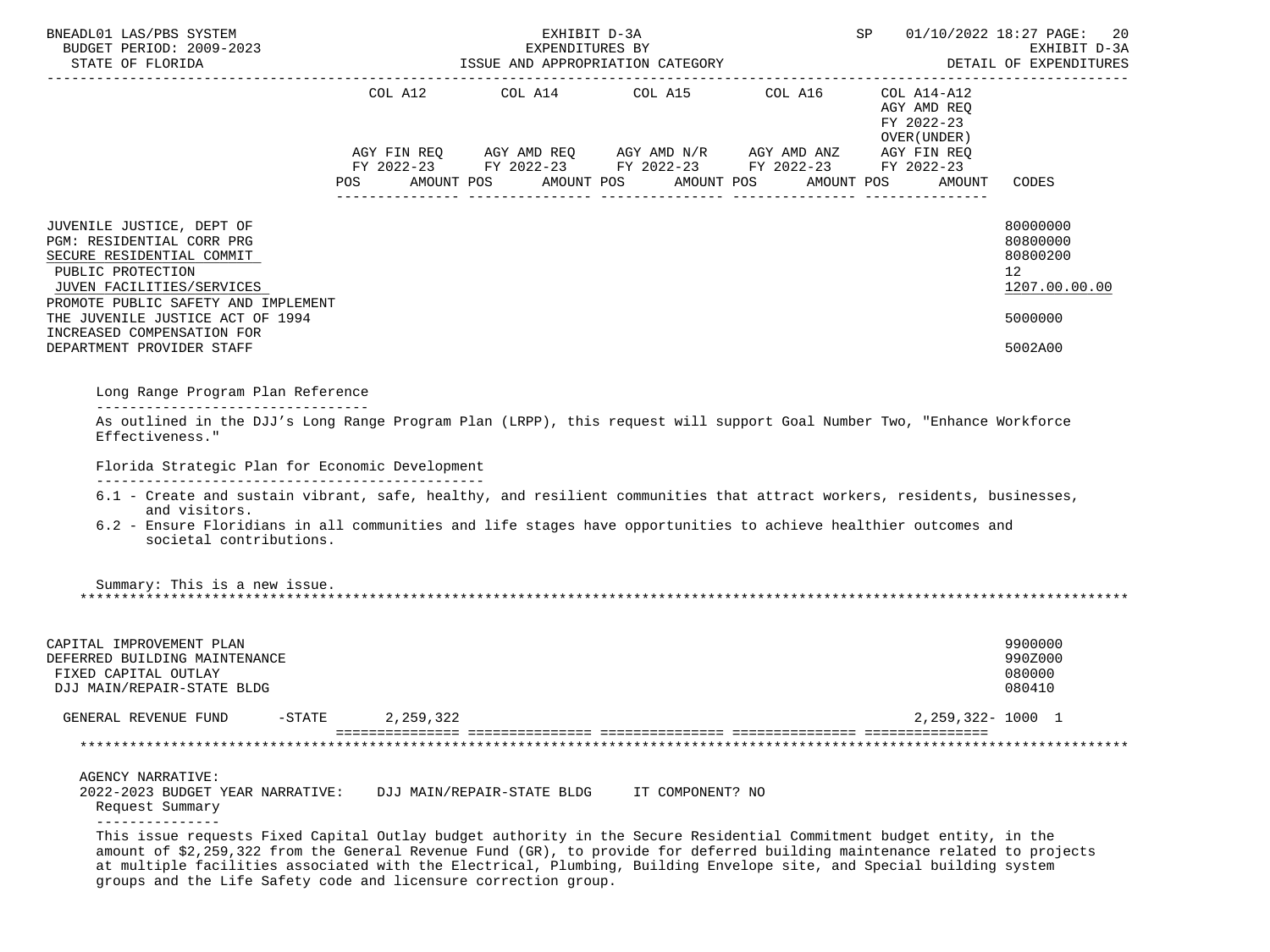| BNEADL01 LAS/PBS SYSTEM<br>BUDGET PERIOD: 2009-2023<br>STATE OF FLORIDA                                                                                                                            | ISSUE AND APPROPRIATION CATEGORY | EXHIBIT D-3A<br>EXPENDITURES BY | <b>SP</b>                                        | 01/10/2022 18:27 PAGE: 21<br>EXHIBIT D-3A<br>DETAIL OF EXPENDITURES |                                                                                 |                                                                                            |
|----------------------------------------------------------------------------------------------------------------------------------------------------------------------------------------------------|----------------------------------|---------------------------------|--------------------------------------------------|---------------------------------------------------------------------|---------------------------------------------------------------------------------|--------------------------------------------------------------------------------------------|
|                                                                                                                                                                                                    | COL A12                          |                                 | COL A14 COL A15                                  | COL A16                                                             | COL A14-A12<br>AGY AMD REO<br>FY 2022-23<br>OVER (UNDER)                        |                                                                                            |
|                                                                                                                                                                                                    | AGY FIN REO<br>FY 2022-23<br>POS |                                 | AGY AMD REO AGY AMD N/R<br>FY 2022-23 FY 2022-23 | AGY AMD ANZ<br>FY 2022-23                                           | AGY FIN REO<br>FY 2022-23<br>AMOUNT POS AMOUNT POS AMOUNT POS AMOUNT POS AMOUNT | CODES                                                                                      |
| JUVENILE JUSTICE, DEPT OF<br>PGM: RESIDENTIAL CORR PRG<br>SECURE RESIDENTIAL COMMIT<br>PUBLIC PROTECTION<br>JUVEN FACILITIES/SERVICES<br>CAPITAL IMPROVEMENT PLAN<br>DEFERRED BUILDING MAINTENANCE |                                  |                                 |                                                  |                                                                     |                                                                                 | 80000000<br>80800000<br>80800200<br>12 <sup>°</sup><br>1207.00.00.00<br>9900000<br>990Z000 |

# Electrical Projects:

 This issue includes a request for budget authority to provide for the installation of pole lights and parking lot lights at one facility, located in St. Johns County, necessary to generate more lighting during nighttime hours. These lights will use LED technology such that they result in lower electrical costs and enhance viewing of security camera footage.

# Plumbing Projects:

 This issue includes a request for budget authority to support Americans with Disabilities Act (ADA) projects at two facilities, located in Palm Beach and Okeechobee Counties, for renovation of bathrooms and showers. These projects will result in the replacement of shower stalls, tiles, plumbing, and fixtures and will ensure ADA compliance.

#### Building Envelope Projects:

 This issue includes a request for budget authority to provide for the replacement of a total of 267 secure doors, frames, and locks at three facilities, located in Okeechobee, Hillsborough, and St. Johns Counties.

## Site Projects:

 This issue includes a request for budget authority to provide for the installation of a divider fence for the recreation yard at one facility, located in Okaloosa County, to necessary to separate sections of the yard during outside events.

# Special Projects:

 This issue includes a request for budget authority to provide for the replacement of the intercom system at one facility, located in Citrus County, which will enhance the ability to facilitate communication throughout the entire building.

#### Life Safety:

 This issue includes a request for budget authority to provide for the installation of a fire suppression sprinkler system at one facility located in Volusia County. A fire suppression sprinkler system was not installed when this facility was originally built. This facility houses youth throughout the year, and in the event of a fire, sprinkler systems will provide for a safer environment by reducing the time it would take to extinguish the flames. If funded, the system would be designed by a licensed engineer approved by the State Fire Marshal's Office, and this project would not require additional staffing resources as it would be managed by existing DJJ personnel.

# Explanation of Costs

--------------------

|                         | า≏⊂∩ท                                                        | <b>DMS</b> | †מוו∩י | mount | Fund      |
|-------------------------|--------------------------------------------------------------|------------|--------|-------|-----------|
| stem<br>$- - -$<br>---- |                                                              | ____       |        | ____  | $- - - -$ |
|                         | Parking<br>D <sub>O</sub> I<br>∵iahts<br>∸ ∪ ⊥ ∪<br><u>.</u> | 4615       |        | 00C   | GR        |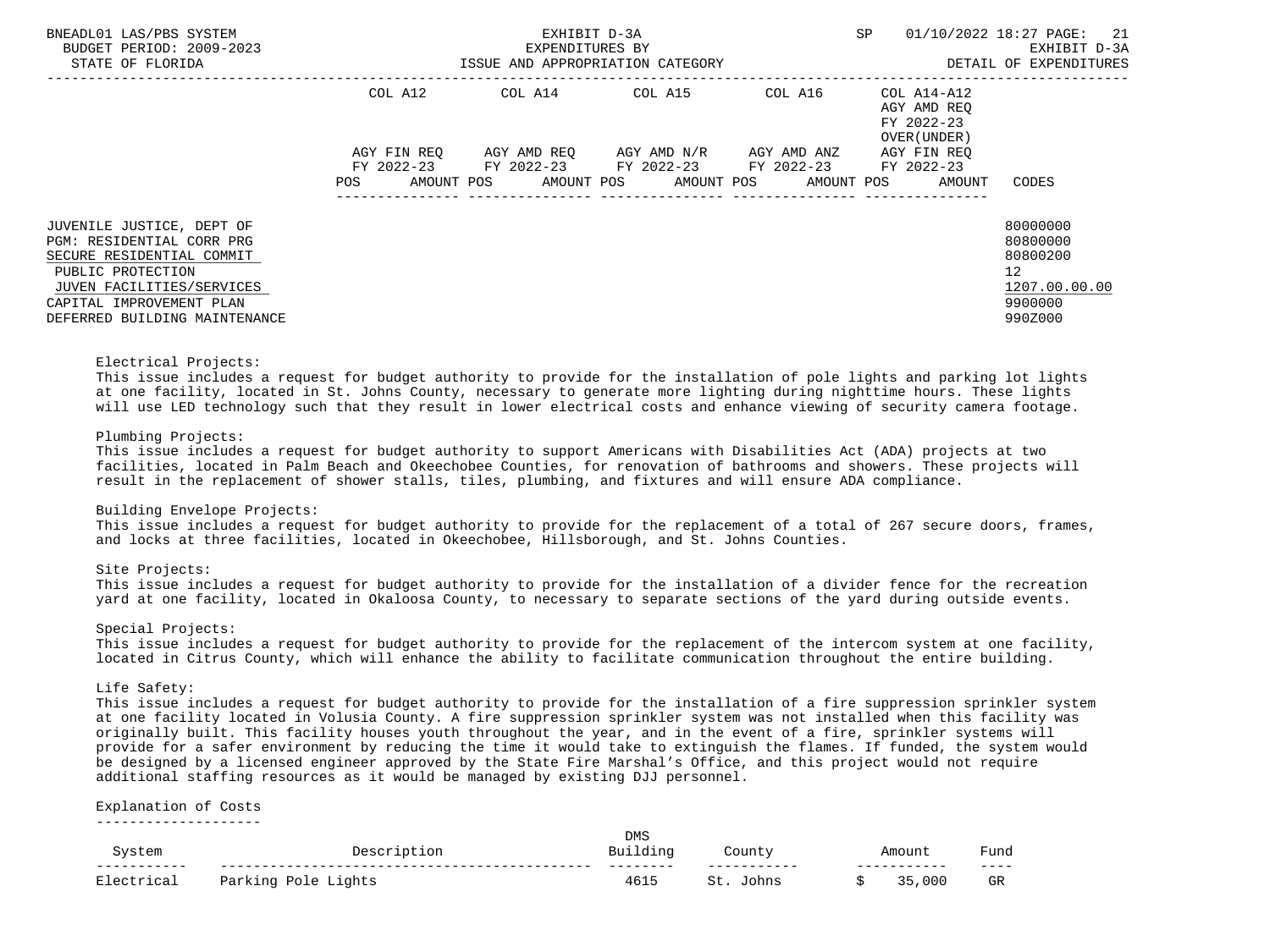| BNEADL01 LAS/PBS SYSTEM<br>BUDGET PERIOD: 2009-2023<br>STATE OF FLORIDA                                                                                                                            |                                                                         |                                                                                                                                                                                                                                                                                                                           | EXHIBIT D-3A                                                                                               |                                                      |                                                                                                                 | SP |                                           |                                                                                                                                                                                                                                                                                                                                                                                                                 | 01/10/2022 18:27 PAGE:<br>-22                                                 |
|----------------------------------------------------------------------------------------------------------------------------------------------------------------------------------------------------|-------------------------------------------------------------------------|---------------------------------------------------------------------------------------------------------------------------------------------------------------------------------------------------------------------------------------------------------------------------------------------------------------------------|------------------------------------------------------------------------------------------------------------|------------------------------------------------------|-----------------------------------------------------------------------------------------------------------------|----|-------------------------------------------|-----------------------------------------------------------------------------------------------------------------------------------------------------------------------------------------------------------------------------------------------------------------------------------------------------------------------------------------------------------------------------------------------------------------|-------------------------------------------------------------------------------|
|                                                                                                                                                                                                    |                                                                         | FY 2022-23 FY 2022-23 FY 2022-23 FY 2022-23 FY 2022-23<br>POS AMOUNT POS AMOUNT POS AMOUNT POS AMOUNT POS                                                                                                                                                                                                                 | COL A12 COL A14 COL A15 COL A16 COL A14-A12<br>AGY FIN REQ AGY AMD REQ AGY AMD N/R AGY AMD ANZ AGY FIN REQ |                                                      |                                                                                                                 |    | AGY AMD REQ<br>FY 2022-23<br>OVER (UNDER) | AMOUNT                                                                                                                                                                                                                                                                                                                                                                                                          | CODES                                                                         |
| JUVENILE JUSTICE, DEPT OF<br>PGM: RESIDENTIAL CORR PRG<br>SECURE RESIDENTIAL COMMIT<br>PUBLIC PROTECTION<br>JUVEN FACILITIES/SERVICES<br>CAPITAL IMPROVEMENT PLAN<br>DEFERRED BUILDING MAINTENANCE |                                                                         |                                                                                                                                                                                                                                                                                                                           |                                                                                                            |                                                      |                                                                                                                 |    |                                           |                                                                                                                                                                                                                                                                                                                                                                                                                 | 80000000<br>80800000<br>80800200<br>12<br>1207.00.00.00<br>9900000<br>990Z000 |
| Plumbing<br>Plumbing<br>Envelope<br>Envelope<br>Envelope<br>Site<br>Special<br>Life Safety                                                                                                         | Replace Intercom System                                                 | ADA Renovation - Bathroom/Showers<br>ADA Renovation - Bathroom/Showers<br>Replace Secure Doors, Frames, and Locks (90)<br>Replace Secure Doors, Frames, and Locks (35)<br>Replace Secure Doors, Frames, and Locks (142)<br>Divider Fence Installation - Recreation Yard<br>Install Fire Suppression Sprinkler System 0395 |                                                                                                            | 3179<br>0545<br>0562<br>2324<br>4615<br>4146<br>3925 | Palm Beach<br>Okeechobee \$ 350,000<br>Okeechobee \$ 375,232<br>Hillsborough \$ 160,090<br>St. Johns \$ 650,000 |    | \$265,000                                 | GR<br>GR<br>GR<br>GR<br>GR<br>GR<br>GR<br>GR                                                                                                                                                                                                                                                                                                                                                                    |                                                                               |
| ------------<br>Total Issue<br>------------                                                                                                                                                        |                                                                         | Deferred Building Maintenance Plan                                                                                                                                                                                                                                                                                        |                                                                                                            |                                                      | - Various \$ 2,259,322                                                                                          |    | <b>Edded Benedict</b>                     | $- - - -$<br>GR<br>$\frac{1}{2} \frac{1}{2} \frac{1}{2} \frac{1}{2} \frac{1}{2} \frac{1}{2} \frac{1}{2} \frac{1}{2} \frac{1}{2} \frac{1}{2} \frac{1}{2} \frac{1}{2} \frac{1}{2} \frac{1}{2} \frac{1}{2} \frac{1}{2} \frac{1}{2} \frac{1}{2} \frac{1}{2} \frac{1}{2} \frac{1}{2} \frac{1}{2} \frac{1}{2} \frac{1}{2} \frac{1}{2} \frac{1}{2} \frac{1}{2} \frac{1}{2} \frac{1}{2} \frac{1}{2} \frac{1}{2} \frac{$ |                                                                               |
|                                                                                                                                                                                                    | Long Range Program Plan Reference<br>---------------------------------- |                                                                                                                                                                                                                                                                                                                           |                                                                                                            |                                                      |                                                                                                                 |    |                                           |                                                                                                                                                                                                                                                                                                                                                                                                                 |                                                                               |
|                                                                                                                                                                                                    | Five, "Provide Optimal Services."                                       | As outlined in the Department of Juvenile Justice's Long Range Program Plan (LRPP), this request will support Goal Number<br>Florida Strategic Plan for Economic Development                                                                                                                                              |                                                                                                            |                                                      |                                                                                                                 |    |                                           |                                                                                                                                                                                                                                                                                                                                                                                                                 |                                                                               |
| and visitors.                                                                                                                                                                                      |                                                                         | 6.1 - Create and sustain vibrant, safe, healthy, and resilient communities that attract workers, residents, businesses,<br>Amended 2022-23 Narrative after December 15, 2021:                                                                                                                                             |                                                                                                            |                                                      |                                                                                                                 |    |                                           |                                                                                                                                                                                                                                                                                                                                                                                                                 |                                                                               |
|                                                                                                                                                                                                    |                                                                         | Summary: This issue is withdrawn from consideration.                                                                                                                                                                                                                                                                      |                                                                                                            |                                                      |                                                                                                                 |    |                                           |                                                                                                                                                                                                                                                                                                                                                                                                                 |                                                                               |
| TOTAL: JUVEN FACILITIES/SERVICES                                                                                                                                                                   |                                                                         |                                                                                                                                                                                                                                                                                                                           |                                                                                                            |                                                      |                                                                                                                 |    |                                           |                                                                                                                                                                                                                                                                                                                                                                                                                 | 1207.00.00.00                                                                 |
| BY FUND TYPE<br>GENERAL REVENUE FUND                                                                                                                                                               |                                                                         |                                                                                                                                                                                                                                                                                                                           | 2,259,322 6,956,041                                                                                        |                                                      |                                                                                                                 |    |                                           | 4,696,719 1000                                                                                                                                                                                                                                                                                                                                                                                                  |                                                                               |
|                                                                                                                                                                                                    |                                                                         |                                                                                                                                                                                                                                                                                                                           |                                                                                                            |                                                      |                                                                                                                 |    |                                           |                                                                                                                                                                                                                                                                                                                                                                                                                 |                                                                               |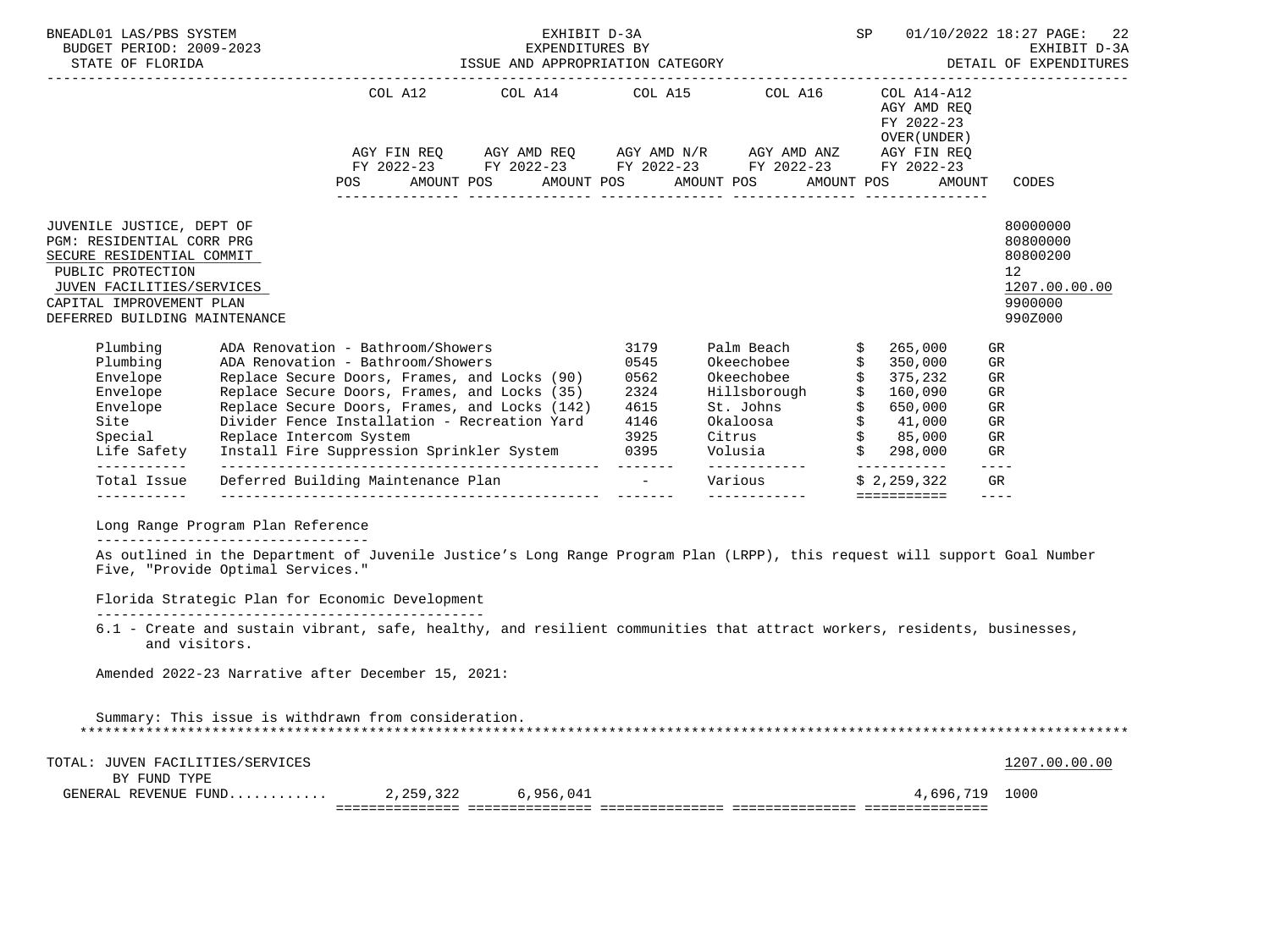| BNEADL01 LAS/PBS SYSTEM<br>BUDGET PERIOD: 2009-2023<br>STATE OF FLORIDA                                                                                                                                                                                                                                                        |           |                                     | EXHIBIT D-3A<br>EXPENDITURES BY<br>ISSUE AND APPROPRIATION CATEGORY                                                  |                                                        |                                                           | SP 01/10/2022 18:27 PAGE:                                                         | 23<br>EXHIBIT D-3A<br>DETAIL OF EXPENDITURES                                                      |
|--------------------------------------------------------------------------------------------------------------------------------------------------------------------------------------------------------------------------------------------------------------------------------------------------------------------------------|-----------|-------------------------------------|----------------------------------------------------------------------------------------------------------------------|--------------------------------------------------------|-----------------------------------------------------------|-----------------------------------------------------------------------------------|---------------------------------------------------------------------------------------------------|
|                                                                                                                                                                                                                                                                                                                                |           | COL A12<br><b>POS</b><br>AMOUNT POS | COL A14<br>AGY FIN REQ AGY AMD REQ AGY AMD N/R AGY AMD ANZ<br>FY 2022-23 FY 2022-23 FY 2022-23 FY 2022-23 FY 2022-23 | COL A15<br>AMOUNT POS<br>AMOUNT POS<br>--------------- | --------------------------------<br>COL A16<br>AMOUNT POS | COL A14-A12<br>AGY AMD REQ<br>FY 2022-23<br>OVER (UNDER)<br>AGY FIN REQ<br>AMOUNT | CODES                                                                                             |
| JUVENILE JUSTICE, DEPT OF<br>PGM: PREV/VICTIM SVCS<br>DELINQUENCY PREV/DIVERSION<br>PUBLIC PROTECTION<br>JUVEN FACILITIES/SERVICES<br>PROMOTE PUBLIC SAFETY AND IMPLEMENT<br>THE JUVENILE JUSTICE ACT OF 1994<br>INCREASED COMPENSATION FOR<br>DEPARTMENT PROVIDER STAFF<br>AID TO LOCAL GOVERNMENTS<br>G\A-INVEST IN CHILDREN |           |                                     |                                                                                                                      |                                                        |                                                           |                                                                                   | 80000000<br>80900000<br>80900100<br>12<br>1207.00.00.00<br>5000000<br>5002A00<br>050000<br>050013 |
| GENERAL REVENUE FUND                                                                                                                                                                                                                                                                                                           | $-$ STATE |                                     | 41,016                                                                                                               |                                                        |                                                           |                                                                                   | 41,016 1000 1                                                                                     |
| SPECIAL CATEGORIES<br>PACE CENTERS                                                                                                                                                                                                                                                                                             |           |                                     |                                                                                                                      |                                                        |                                                           |                                                                                   | 100000<br>100254                                                                                  |
| GENERAL REVENUE FUND                                                                                                                                                                                                                                                                                                           | $-$ STATE |                                     | 76,393                                                                                                               |                                                        |                                                           |                                                                                   | 76,393 1000 1                                                                                     |
| LEGIS INIT/REDUC JUV CRIME                                                                                                                                                                                                                                                                                                     |           |                                     |                                                                                                                      |                                                        |                                                           |                                                                                   | 100279                                                                                            |
| GENERAL REVENUE FUND                                                                                                                                                                                                                                                                                                           | $-$ STATE |                                     | 298,780                                                                                                              |                                                        |                                                           |                                                                                   | 298,780 1000 1                                                                                    |
| G/A-CONTRACTED SERVICES                                                                                                                                                                                                                                                                                                        |           |                                     |                                                                                                                      |                                                        |                                                           |                                                                                   | 100778                                                                                            |
| GENERAL REVENUE FUND                                                                                                                                                                                                                                                                                                           | $-$ STATE |                                     | 139,330                                                                                                              |                                                        |                                                           | 139,330 1000 1                                                                    |                                                                                                   |
| G/A-CH/FAM IN NEED OF SVCS                                                                                                                                                                                                                                                                                                     |           |                                     |                                                                                                                      |                                                        |                                                           |                                                                                   | 103257                                                                                            |
| GENERAL REVENUE FUND                                                                                                                                                                                                                                                                                                           | $-STATE$  |                                     | 3,939,954                                                                                                            |                                                        |                                                           | 3,939,954                                                                         | 1000 1                                                                                            |
| TOTAL: INCREASED COMPENSATION FOR<br>DEPARTMENT PROVIDER STAFF<br>TOTAL ISSUE                                                                                                                                                                                                                                                  |           |                                     | 4,495,473                                                                                                            |                                                        |                                                           | 4, 495, 473                                                                       | 5002A00                                                                                           |
|                                                                                                                                                                                                                                                                                                                                |           |                                     |                                                                                                                      |                                                        |                                                           |                                                                                   |                                                                                                   |
| AGENCY ISSUE NARRATIVE:<br>2022-2023 BUDGET YEAR NARRATIVE:<br>Amended 2022-23 Narrative after December 15, 2021:                                                                                                                                                                                                              |           |                                     |                                                                                                                      | IT COMPONENT? NO                                       |                                                           |                                                                                   |                                                                                                   |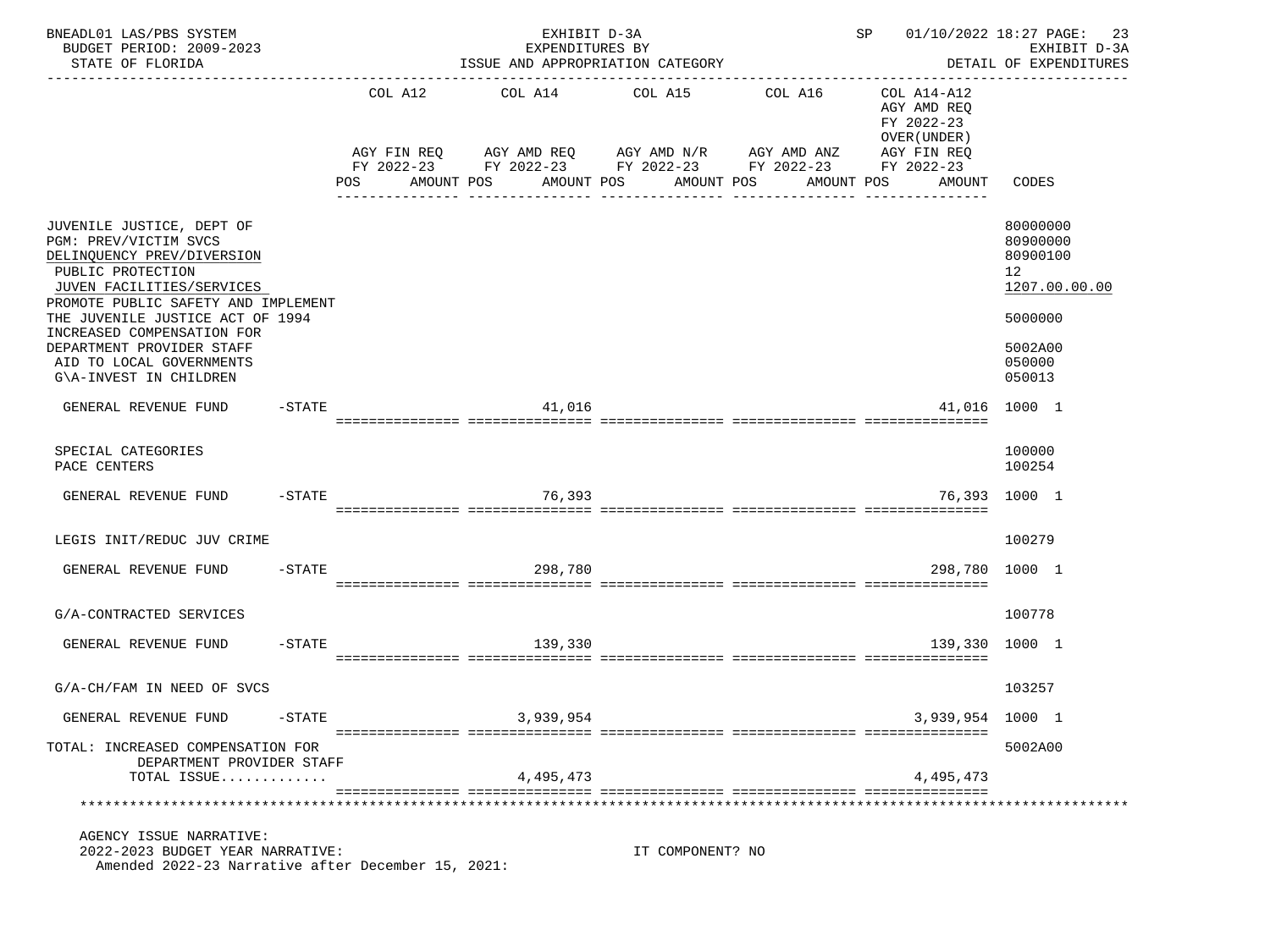| BNEADL01 LAS/PBS SYSTEM<br>BUDGET PERIOD: 2009-2023<br>STATE OF FLORIDA                               | ISSUE AND APPROPRIATION CATEGORY | 01/10/2022 18:27 PAGE:<br>SP | 24<br>EXHIBIT D-3A<br>DETAIL OF EXPENDITURES |                           |                                                          |                                                     |
|-------------------------------------------------------------------------------------------------------|----------------------------------|------------------------------|----------------------------------------------|---------------------------|----------------------------------------------------------|-----------------------------------------------------|
|                                                                                                       | COL A12                          |                              | COL A14 COL A15                              | COL A16                   | COL A14-A12<br>AGY AMD REO<br>FY 2022-23<br>OVER (UNDER) |                                                     |
|                                                                                                       | AGY FIN REO<br>FY 2022-23        | AGY AMD REO                  | AGY AMD N/R<br>FY 2022-23 FY 2022-23         | AGY AMD ANZ<br>FY 2022-23 | AGY FIN REO<br>FY 2022-23                                |                                                     |
|                                                                                                       | AMOUNT POS<br>POS                |                              | AMOUNT POS AMOUNT POS                        | AMOUNT POS                | AMOUNT                                                   | CODES                                               |
| JUVENILE JUSTICE, DEPT OF<br>PGM: PREV/VICTIM SVCS<br>DELINOUENCY PREV/DIVERSION<br>PUBLIC PROTECTION |                                  |                              |                                              |                           |                                                          | 80000000<br>80900000<br>80900100<br>12 <sup>°</sup> |
| JUVEN FACILITIES/SERVICES<br>PROMOTE PUBLIC SAFETY AND IMPLEMENT<br>THE JUVENILE JUSTICE ACT OF 1994  |                                  |                              |                                              |                           |                                                          | 1207.00.00.00<br>5000000                            |
| INCREASED COMPENSATION FOR<br>DEPARTMENT PROVIDER STAFF                                               |                                  |                              |                                              |                           |                                                          | 5002A00                                             |

#### Request Summary

# ---------------

 This issue requests additional recurring General Revenue (GR) budget authority in the Delinquency Prevention and Diversion budget entity, in the amount of \$139,330 in the Grants and Aids (G/A) - Contracted Services appropriation category, \$41,016 in the G/A - Invest in Children appropriation category, \$298,780 in the Legislative Initiatives to Reduce Juvenile Crime appropriation category, \$3,939,954 in the Children in Need of Services/Families in Need of Services (CINS/FINS) appropriation category, and \$76,393 in the Pace Centers appropriation category, to provide for increased costs associated with contracts for provider services due to increases in minimum wage compensation requirements.

#### Background

#### ----------

 In Ballot Year 2020, Florida Amendment Number Two was passed, which raised the minimum wage to \$10 per hour effective September 30, 2021. As part of this amendment, the minimum wage in Florida is scheduled to increase by an additional \$1 per hour each September 30 until the minimum wage reaches \$15 per hour on September 30, 2026. From that point forward, future minimum wage increases will revert to being adjusted annually for inflation. Additionally, the minimum wage for State of Florida employees increased to \$13 per hour effective July 1, 2021.

# Current Situation

# -----------------

 The Department of Juvenile Justice (DJJ) contracts with private providers for the operation and management of activities in various programs. Currently, the longest period of time in which a contract can be active is ten years. Private providers are awarded a set amount of funding, which includes funding for provider staff compensation, with which to implement the activities outlined in each contract for juvenile delinquency prevention and rehabilitation services. Because many associated contracts were executed up to ten years prior to the changes in minimum wage requirements, the costs associated with salaries in current contracts are not consistent with these changes, as their cost structures were developed based on wage requirements that have since been materially adjusted.

 Pursuant to instructions received in Agency Addressed Memorandum No. 22-012 from the Executive Office of the Governor. dated September 9, 2021, DJJ conducted a review of minimum wage-related impacts to all respondent contracted providers. Out of a total of 198 anticipated respondents, DJJ received 185 responses from contracted providers, which identified the incremental and cumulative costs associated with addressing each scheduled increase to the minimum wage requirements including cost impacts related to wage compression.

To address concerns associated with the recruitment and retention of provider staff, the DJJ in collaboration with its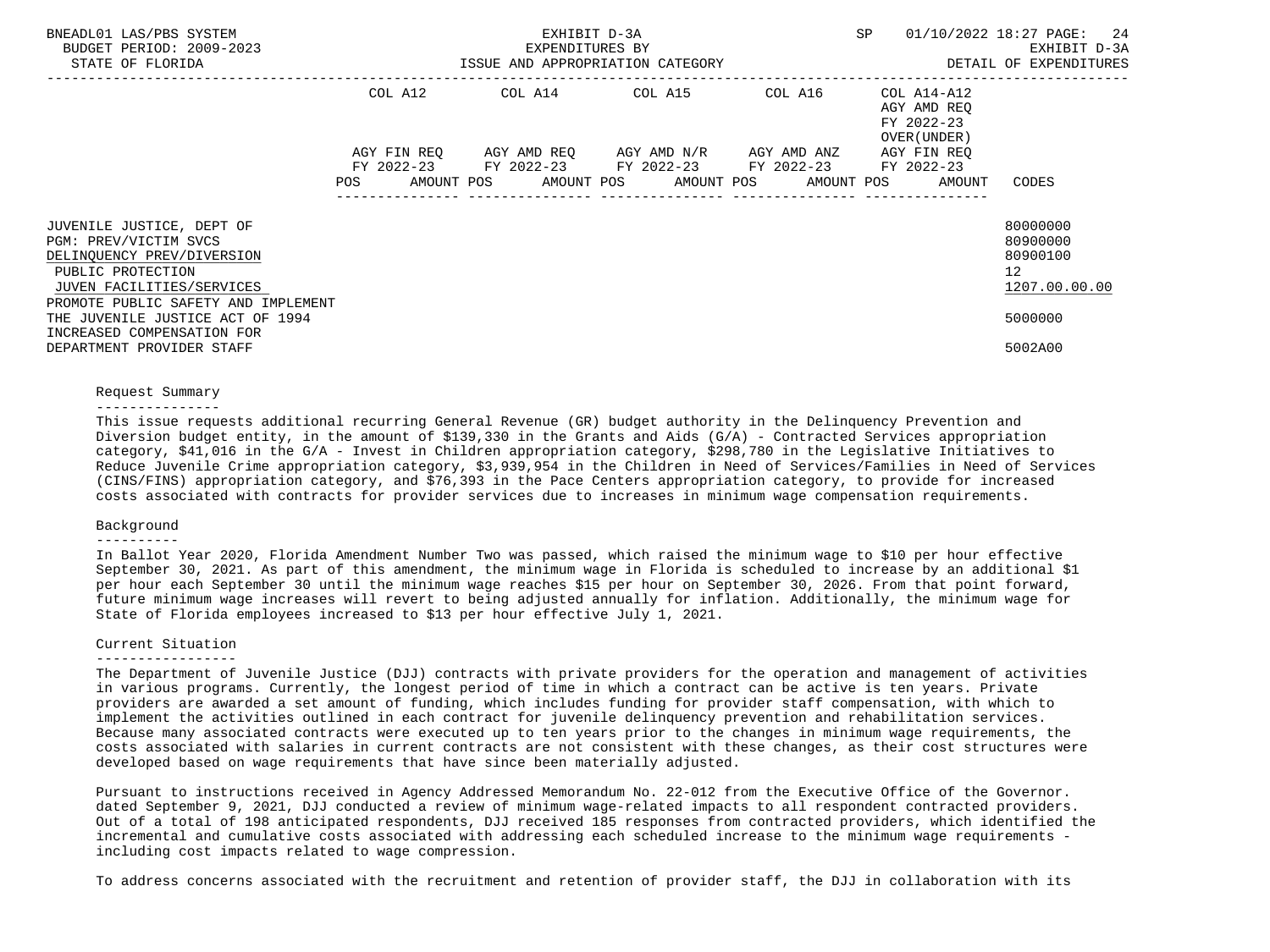| BNEADL01 LAS/PBS SYSTEM<br>BUDGET PERIOD: 2009-2023<br>STATE OF FLORIDA                                                                                                                                                                                                                                                                                         |         | EXHIBIT D-3A<br>EXPENDITURES BY<br>ISSUE AND APPROPRIATION CATEGORY |         | SP                                                               | 01/10/2022 18:27 PAGE: 25<br>EXHIBIT D-3A<br>DETAIL OF EXPENDITURES  |
|-----------------------------------------------------------------------------------------------------------------------------------------------------------------------------------------------------------------------------------------------------------------------------------------------------------------------------------------------------------------|---------|---------------------------------------------------------------------|---------|------------------------------------------------------------------|----------------------------------------------------------------------|
|                                                                                                                                                                                                                                                                                                                                                                 | COL A12 | COL A14 COL A15                                                     | COL A16 | COL A14-A12<br>AGY AMD REO<br>FY 2022-23<br>OVER (UNDER)         |                                                                      |
|                                                                                                                                                                                                                                                                                                                                                                 |         | AGY FIN REQ AGY AMD REQ AGY AMD N/R AGY AMD ANZ AGY FIN REQ         |         |                                                                  |                                                                      |
|                                                                                                                                                                                                                                                                                                                                                                 |         | FY 2022-23 FY 2022-23 FY 2022-23 FY 2022-23                         |         | FY 2022-23<br>AMOUNT POS AMOUNT POS AMOUNT POS AMOUNT POS AMOUNT | CODES                                                                |
| JUVENILE JUSTICE, DEPT OF<br>PGM: PREV/VICTIM SVCS<br>DELINQUENCY PREV/DIVERSION<br>PUBLIC PROTECTION<br>JUVEN FACILITIES/SERVICES<br>PROMOTE PUBLIC SAFETY AND IMPLEMENT                                                                                                                                                                                       |         |                                                                     |         |                                                                  | 80000000<br>80900000<br>80900100<br>12 <sup>°</sup><br>1207.00.00.00 |
| THE JUVENILE JUSTICE ACT OF 1994                                                                                                                                                                                                                                                                                                                                |         |                                                                     |         |                                                                  | 5000000                                                              |
| INCREASED COMPENSATION FOR<br>DEPARTMENT PROVIDER STAFF                                                                                                                                                                                                                                                                                                         |         |                                                                     |         |                                                                  | 5002A00                                                              |
| contracted providers through the aforementioned exercise, utilized the information received in association with each<br>individual contract and identified a need to address the cost impacts of a \$14 per hour minimum wage and related<br>compression. Additionally, DJJ has attempted to negotiate starting salaries for direct care provider staff via the |         |                                                                     |         |                                                                  |                                                                      |

 procurement process. Explanation of Costs

--------------------

| Provider                                                      | Amount      | Category                  | Fund      |
|---------------------------------------------------------------|-------------|---------------------------|-----------|
| AMIkids, Inc.                                                 | 206,002     | Legislative Initiatives   | GR        |
| AMIkids, Inc.                                                 | 17,563      | G/A - Contracted Services | GR        |
| Deanteam, LLC                                                 | 2,217       | G/A - Contracted Services | GR        |
| Deanteam, LLC                                                 | 4,501       | G/A - Invest in Children  | GR        |
| For Each 1 Reach 1 Mentoring Program, Inc.                    | 1,679       | G/A - Contracted Services | GR        |
| Juvenile Services Program, Inc.                               | 38,087      | G/A - Contracted Services | GR        |
| MaliVai Washington Youth Foundation, Inc.                     | 6,901       | G/A - Contracted Services | GR        |
| MaliVai Washington Youth Foundation, Inc.                     | 14,012      | G/A - Invest in Children  | GR        |
| Mt. Bethel Human Services Co., Inc. d/b/a/ Prevention Central | 28,437      | G/A - Contracted Services | <b>GR</b> |
| New Horizons Community Mental Health Center                   | 38,726      | Legislative Initiatives   | GR        |
| Pace Center for Girls                                         |             | 76,393 Pace Centers       | GR        |
| Tampa Housing Authority                                       | 22,167      | G/A - Contracted Services | <b>GR</b> |
| Tampa Housing Authority                                       | 22,503      | G/A - Invest in Children  | GR.       |
| The Chrysalis Center                                          | 28,745      | CINS/FINS                 | GR        |
| Florida Network of Youth and Family Services                  | \$3,911,209 | CINS/FINS                 | <b>GR</b> |
| JV's Foundation Corporation                                   | 54,052      | Legislative Initiatives   | GR        |
| Levy County Prevention Coalition, Inc.                        | 22,279      | G/A - Contracted Services | GR        |
| Subtotal G/A - Contracted Services                            | \$139,330   | G/A - Contracted Services | GR        |
| Subtotal G/A - Invest in Children                             | \$41,016    | G/A - Contracted Services | GR        |
| Subtotal Legis. Initiatives to Reduce Juv. Crime              | \$298,780   | Legislative Initiatives   | <b>GR</b> |
| Subtotal CINS/FINS                                            | \$3,939,954 | CINS/FINS                 | GR        |
| Subtotal Pace Centers                                         | 76,393      | Pace Centers              | GR        |
| Total Delinquency Prevention and Diversion                    | \$4.495.473 | Various                   | GR.       |
|                                                               | ----------- |                           |           |